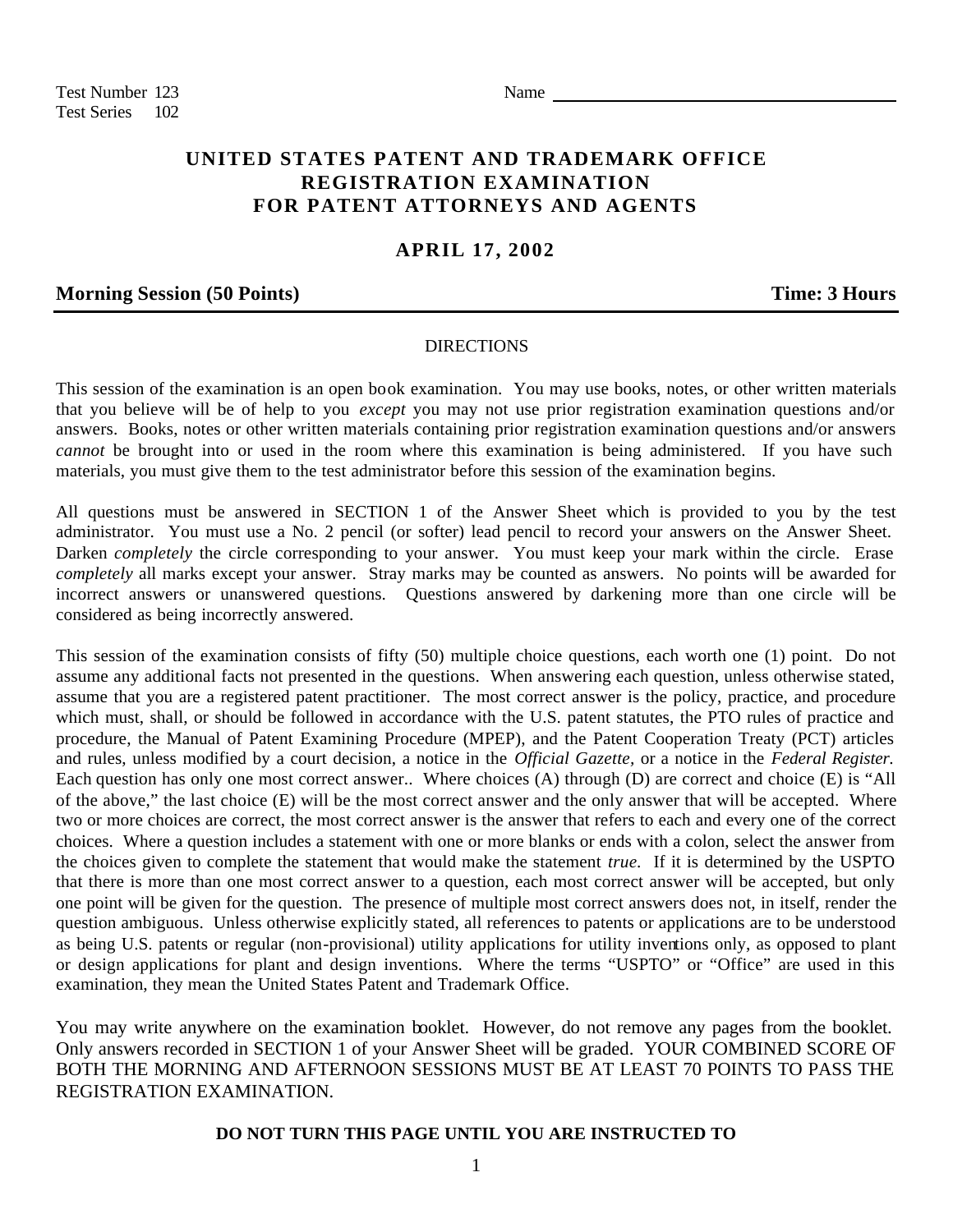This examination addresses statutes and rules that have been changed as a result of the enactment of the American Inventors Protection Act of 1999, Pub. L. No. 106-113 ("Act"). The  $8<sup>th</sup>$  Edition of the Manual of Patent Examining Procedure should be used. The examination will apply rules that are in effect as April 1, 2002. The rule changes are posted under the heading "Recent Patent-Related Notices" on the USPTO web site (www.uspto.gov/web/offices/pac/dapp/ogsheet.html). A group of rule changes, (www.uspto.gov/web/offices/pac/dapp/ogsheet.html). published in 67 Federal Regulations 520 (January 4, 2002) under the name "Revision of the Time Limit for National Stage Commencement in the United States for Patent Cooperation Treaty Applications," will be in effect on April 1, 2002. This rule change is also available at the USPTO web site cited above under the heading "Recent Patent Related Notices."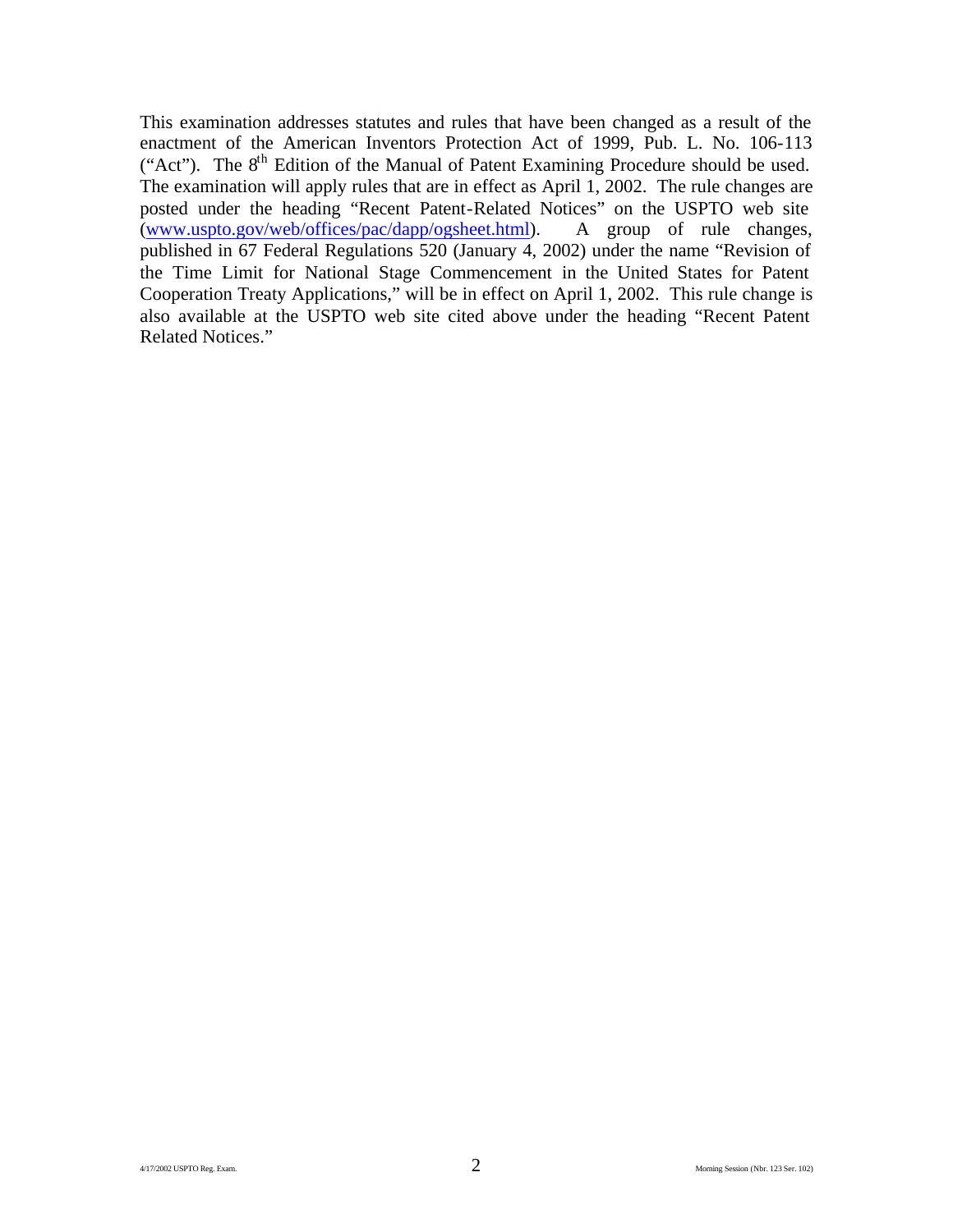1. Which of the following is the best way to recite a claim limitation so that it will be interpreted by the examiner in accordance with 35 U.S.C. § 112, paragraph 6?

- (A) dot matrix printer for printing indicia on a first surface of a label.
- (B) dot matrix printer means coupled to a computer.
- (C) means for printing indicia on a first surface of a label.
- (D) printer station for printing indicia on a first surface of a label.
- (E) All of the above.

2. Registered practitioner Pete received on September 13, 2001 a notice of allowance dated September 10, 2001 in a utility application filed December 5, 2000. The client for whom the application is being prosecuted has repeatedly stressed to counsel how valuable the invention is, and that it will remain so throughout the entire life of any patent that should issue. Pete is determined to take no chances with this application, particularly since patent term adjustment has been accumulated and the lack of any action or inaction by applicant that would cause loss of patent term adjustment. Thus, Pete is ready to pay the issue fee on the very day the Notice of Issue Fee Due is received. Before payment of the issue fee, the client faxes Pete information identifies prior art first cited on September 3, 2001 by the foreign office examining a foreign counterpart application. This prior art was not previously cited by another foreign patent office. The invention had been filed with a second foreign office that mailed the same prior art at a later date than the first foreign office. Also, this prior art was previously unknown to the client. The client is very desirous of having this cited art made of record in the file. Which of the following alternatives would best achieve the client's objectives of maximizing patent term and having the foreign cited prior art considered by the USPTO?

- (A) Pete should file a petition for withdrawal from issue of the allowed application for consideration of a request for continued examination based on an information disclosure statement (IDS) and include in the petition an offer to file the request and IDS upon the petition being granted.
- (B) As it is still within three months from the date cited by the foreign office, Pete can submit the prior art in the allowed application up to the last day of the three month period making any required statements and fee payments.
- (C) Pete should submit an IDS citing the prior art in the allowed application within 30 days of the September 3, 2001 mailing by the foreign office with any appropriate fees and statements.
- (D) If, Pete could use the date of mailing by the second foreign office to file the IDS in the allowed application within three months of the communication of prior art by the second foreign office thereby allowing the client extra time to evaluate the allowed claims and still have the IDS entered.
- $(E)$  (B) and  $(D)$ .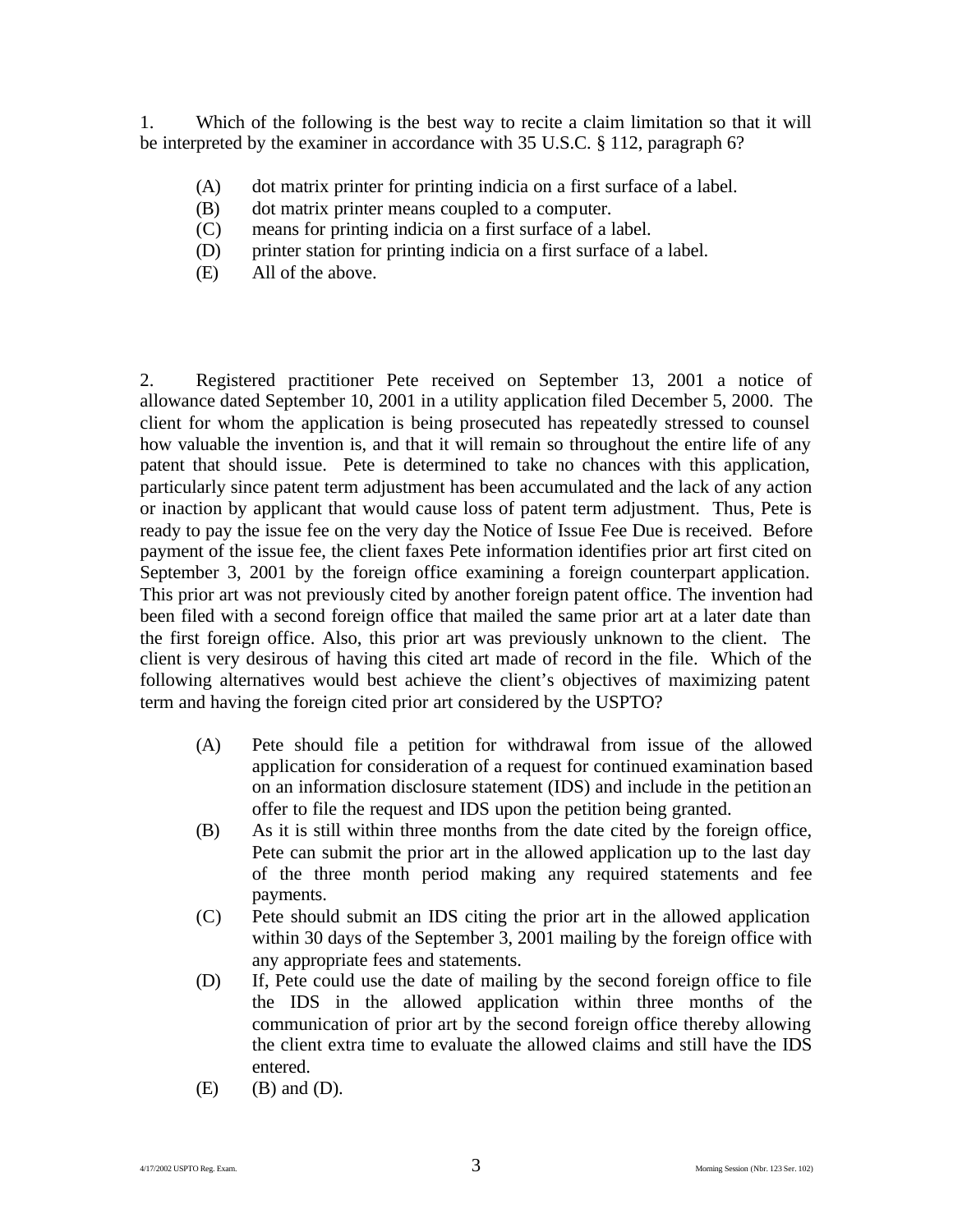3. Belle Bordeaux files a French patent application for a rejuvenating lotion in the French Patent Office on January 10, 2000. On January 10, 2001, she files a PCT Chapter I Request in the EPO Receiving Office, in which she requests that the European Patent Office act as the International Searching Authority. In her PCT application, Bordeaux claims priority to the French application, and indicates the U.S. as a designated state. Bordeaux makes an appointment to meet with you on June 8, 2001, to discuss filing a patent application in the USPTO on the rejuvenating lotion, in which she wants to claim priority not only to the PCT application, but also the French application. In preparing for your meeting with Bordeaux, you realize that she has several options here, and so you prepare an analysis of the various options, which are detailed below. Before entering the U.S. national stage, Bordeaux wishes to have an official international preliminary search report that indicates claims having the best chance of being patentable. Which of the following will achieve Bordeaux's objective in accordance with proper USPTO practice and procedure?

- (A) Bordeaux should enter the national stage by filing an application under 35 U.S.C. § 371 on or before September 10, 2001.
- (B) Bordeaux should file an application under 35 U.S.C. § 111(a) on or before September 10, 2001, claiming priority under 35 U.S.C. § 120 to the PCT application, and claiming priority under 35 U.S.C. § 119 to the French application.
- (C) Bordeaux should first file a PCT Chapter II Demand in the USPTO on or before August 10, 2001, and then file a provisional application under 35 U.S.C. § 111 on or before September 4, 2001.
- (D) Bordeaux should first file a PCT Chapter II Demand in the USPTO on or before August 10, 2001, and then enter the national stage by filing an application under 35 U.S.C. § 371 on or before July 10, 2002.
- (E) All of the above.

4. The specification in your client's patent application has been objected to for lack of enablement. To overcome this objection, your client may do any of the following except:

- (A) traverse the objection and specifically argue how the specification is enabling.
- (B) traverse the objection and submit an additional drawing to make the specification enabling.
- (C) file a continuation-in-part application that has an enabling specification.
- (D) traverse the objection and file an amendment without adding new matter in an attempt to show enablement.
- (E) traverse the objection and refer to prior art cited in the specification that would demonstrate that the specification is enabling to one of ordinary skill.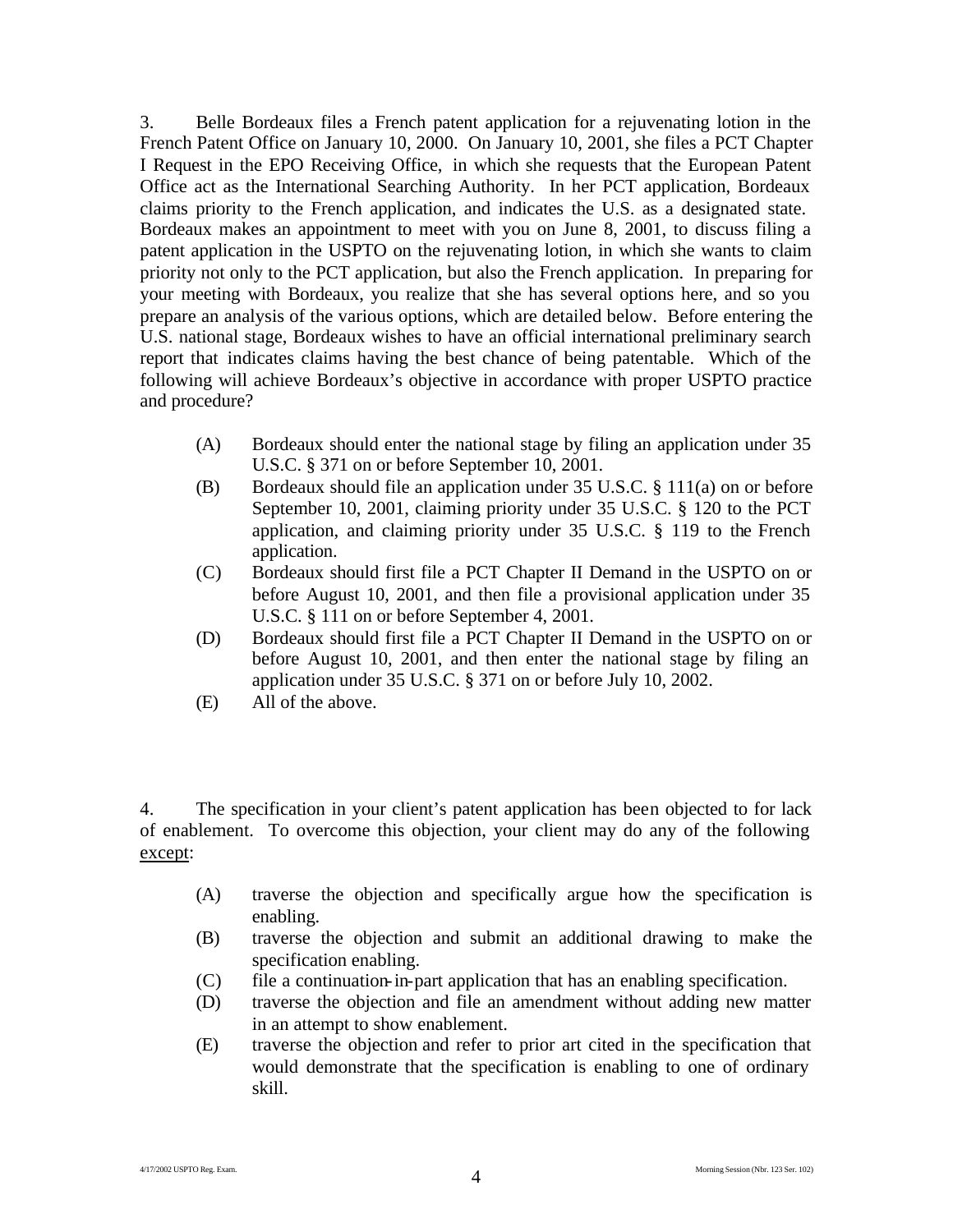5. Registered practitioner Joe files a design patent application under 37 CFR 1.53(b) having one claim on May 6, 1999. The USPTO sends Joe a notice of allowance dated November 10, 2000. Joe pays the issue fee on November 15, 2000. On November 23, 2000, Joe learns about a publication (the "Smith Reference") which he knows to be material to patentability of the claim, but which was not considered by the examiner during prosecution of the application. Joe prepares an information disclosure statement that complies with the provisions of 37 CFR 1.98, listing the Smith reference. Which of the following actions, if taken by Joe on November 24, 2000, will result in a request for continued examination of the application being granted in accordance with USPTO rules and procedure?

- (A) Filing a request for continued examination of the application with the information disclosure statement listing the Smith Reference, without the fee set forth in 37 CFR 1.17(e).
- (B) Filing a request for continued examination of the application with the information disclosure statement listing the Smith Reference, and the fee set forth in 37 CFR 1.17(e).
- (C) Filing a request for continued examination of the application with the information disclosure statement listing the Smith Reference, the fee set forth in 37 CFR 1.17(e), and a petition under 37 CFR 1.313 with the fee set forth in 37 CFR 1.17(h).
- (D) (B) or  $(C)$  above.
- (E) None of the above.

6. Applicant Jones filed a request for a first continued prosecution application (CPA) on December 29, 2000 in a utility application that was filed on April 28, 2000. Jones received a final Office action mailed on June 28, 2001. In response, Jones filed an amendment amending the claims in the first CPA. Jones received an advisory action on September 27, 2001 stating that the proposed amendment to the first CPA would not be entered because it raises new issues that would require further consideration. Additionally, the proposed amendment did not meet the requirements for a complete reply under 37 CFR 1.111. On December 28, 2001, Jones filed a petition for a 3-month extension of time with appropriate petition fee, a request for a second continued prosecution application, a request for suspension of action, and appropriate processing fee for the request for suspension of action. No application filing fee was filed with the request for the second CPA. Which of the following would be a proper communication mailed by the Office based on Jones' actions?

- (A) A Notice of Allowability.
- (B) A Notice to File Missing Parts.
- (C) A first Office action on the merits.
- (D) A notice of improper Request for Continued Examination (RCE) and a notice of abandonment.
- (E) A letter granting the suspension of action.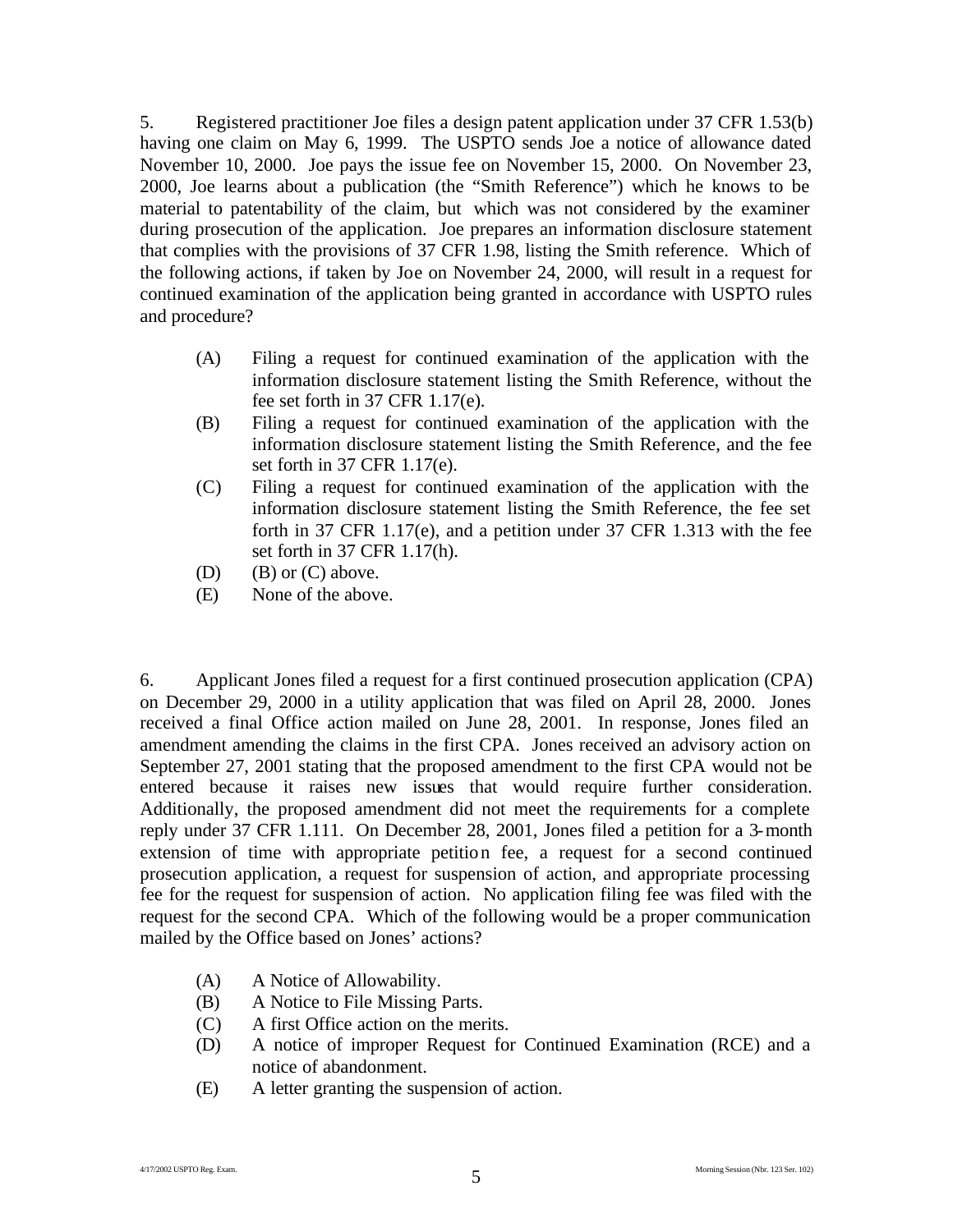7. Evidence of unexpected results is relied upon to overcome a *prima facie* case of obviousness. Which of the following is incorrect?

- (A) The evidence must compare the claimed invention to the closest prior art.
- (B) The evidence must be commensurate in scope with the claims.
- (C) Data relied upon to show unexpected results need not cover the full range of the claims if one of ordinary skill in the art could ascertain a trend in the data that would allow that person to reasonably extend the probative value of the data to the full scope of the claims.
- (D) Unexpected results can be shown by factual evidence or, if no factual evidence is available to the applicant, by sound argument by the applicant's agent or attorney.
- (E) The evidence need not be in an affidavit or declaration under 37 CFR 1.132 if the evidence is presented in the specification of an application to which the applicant has attested.

8. On March 20, 2000, Patsy Practitioner filed a patent application on widget Y for the ABC Company based on a patent application filed in Germany for which benefit of priority was claimed. The sole inventor of widget Y is Clark. On September 13, 2000, Patsy received a first Office action on the merits rejecting all the claims of widget Y under 35 U.S.C. § 103(a) as being obvious over Jones in view of Smith. When reviewing the Jones reference, Patsy notices that the assignee is the ABC Company, that the Jones patent application was filed on April 3, 1999, and that the Jones patent was granted on January 24, 2000. Jones does not claim the same patentable invention as Clark's patent application on widget Y. Patsy wants to overcome the rejection without amending the claims. Which of the following replies independently of the other replies would not be in accordance with proper USPTO practice and procedures?

- (A) A reply traversing the rejection by correctly arguing that Jones in view of Smith fails to teach widget Y as claimed, and specifically and correctly pointing out claimed elements that the combination lacks.
- (B) A reply traversing the rejection by relying on an affidavit or declaration under 37 CFR 1.131 that antedates the Jones reference.
- (C) A reply traversing the rejection by relying on an affidavit or declaration under 37 CFR 1.132 containing evidence of criticality or unexpected results.
- (D) A reply traversing the rejection by stating that the invention of widget Y and the Jones patent were commonly owned by ABC Company at the time of the invention of widget Y, and therefore, Jones is disqualified as a reference via 35 U.S.C. § 103(c).
- (E) A reply traversing the rejection by perfecting a claim of priority to Clark's German application, filed March 21, 1999, disclosing widget Y under 35 U.S.C. § 119(a)-(d).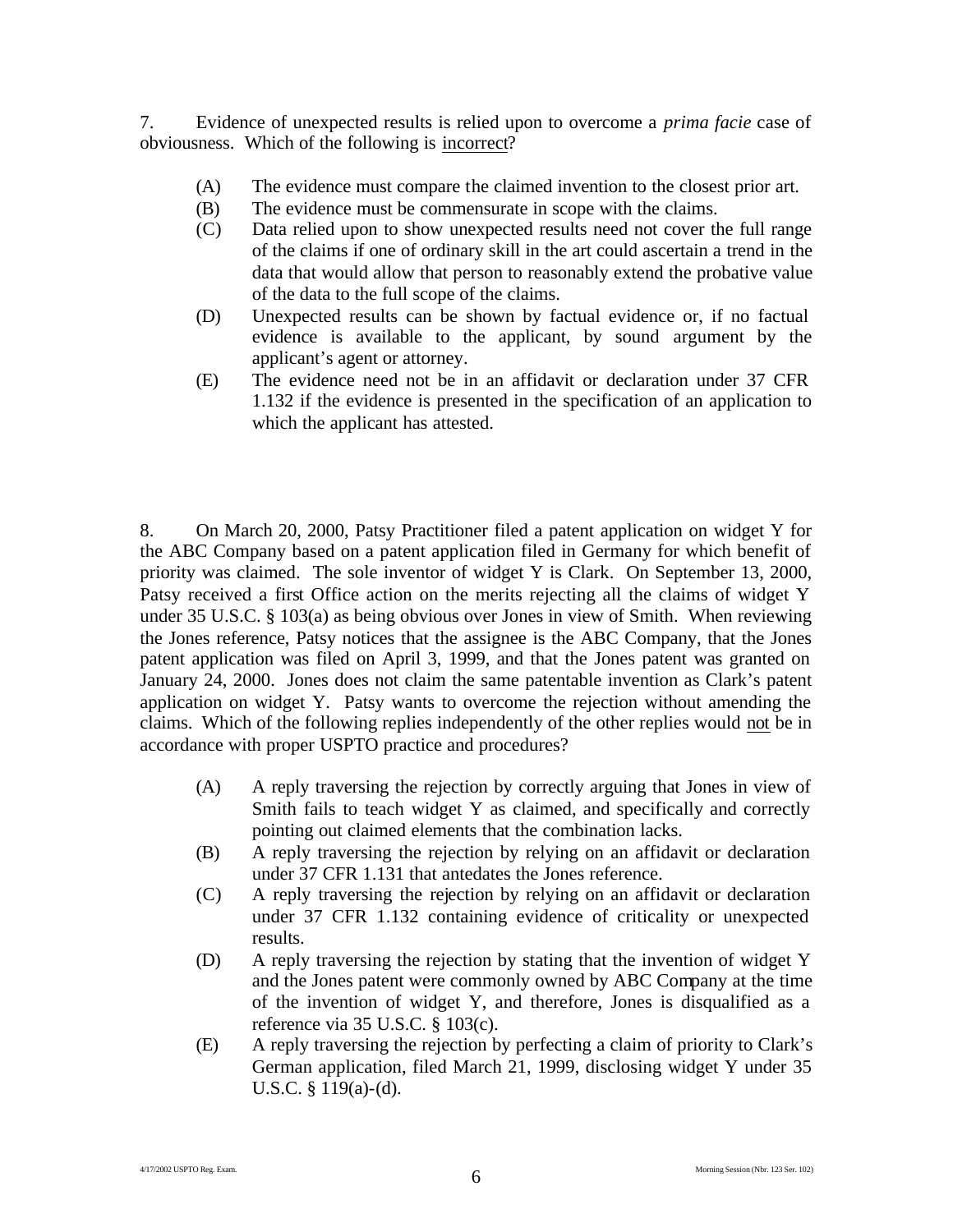9. Which of the following is not in accord with proper USPTO practice and procedure?

- (A) A written description as filed in a nonprovisional patent application is presumed adequate under 35 U.S.C. § 112 in the absence of evidence or reasoning to the contrary.
- (B) An examiner may show that a written description as filed in a nonprovisional patent application is not adequate by presenting a preponderance of evidence why a person of ordinary skill in the art would not recognize in the applicant's disclosure a description of the invention defined by the claims.
- (C) A general allegation of "unpredictability in the art" is sufficient to support a rejection of a claim for lack of an adequate written description.
- (D) When filing an amendment, a practitioner should show support in the original disclosure for new or amended claims.
- (E) When there is substantial variation within a genus, an applicant must describe a sufficient variety of species to reflect the variation within the genus.

10. A nonprovisional patent application was filed by a registered practitioner in the USPTO with a declaration under 37 CFR 1.63. The declaration named the individuals known to the practitioner to be the inventors of the claimed invention, but the declaration was not signed by any of the individuals. Within two weeks of the filing the application, the practitioner discovered that there is one more individual, who was not named on the unexecuted declaration, who is an inventor in the claimed invention. Which of the following actions, if undertaken by the practitioner, would properly correct the inventorship in the patent application?

- (A) File a new declaration under 37 CFR 1.63, identifying all the inventors including the newly discovered inventor, which is signed by each of the inventors.
- (B) File only a letter requesting that the inventorship be changed to add the newly discovered inventor.
- (C) File a petition under 37 CFR 1.48(a) for correction of inventorship. The petition contains only a request to add the newly discovered inventor. File with the petition(1) a new oath or declaration identifying and signed by only the newly discovered inventor, and (2) the petition fee set forth in 37 CFR 1.17(i).
- (D) File a petition under 37 CFR 1.48(a) for correction of inventorship consisting only of a request to add the newly discovered inventor, a statement by the newly discovered inventor that the error occurred without deceptive intention on his part and a petition fee set forth in 37 CFR 1.17(i).
- (E) All of the above.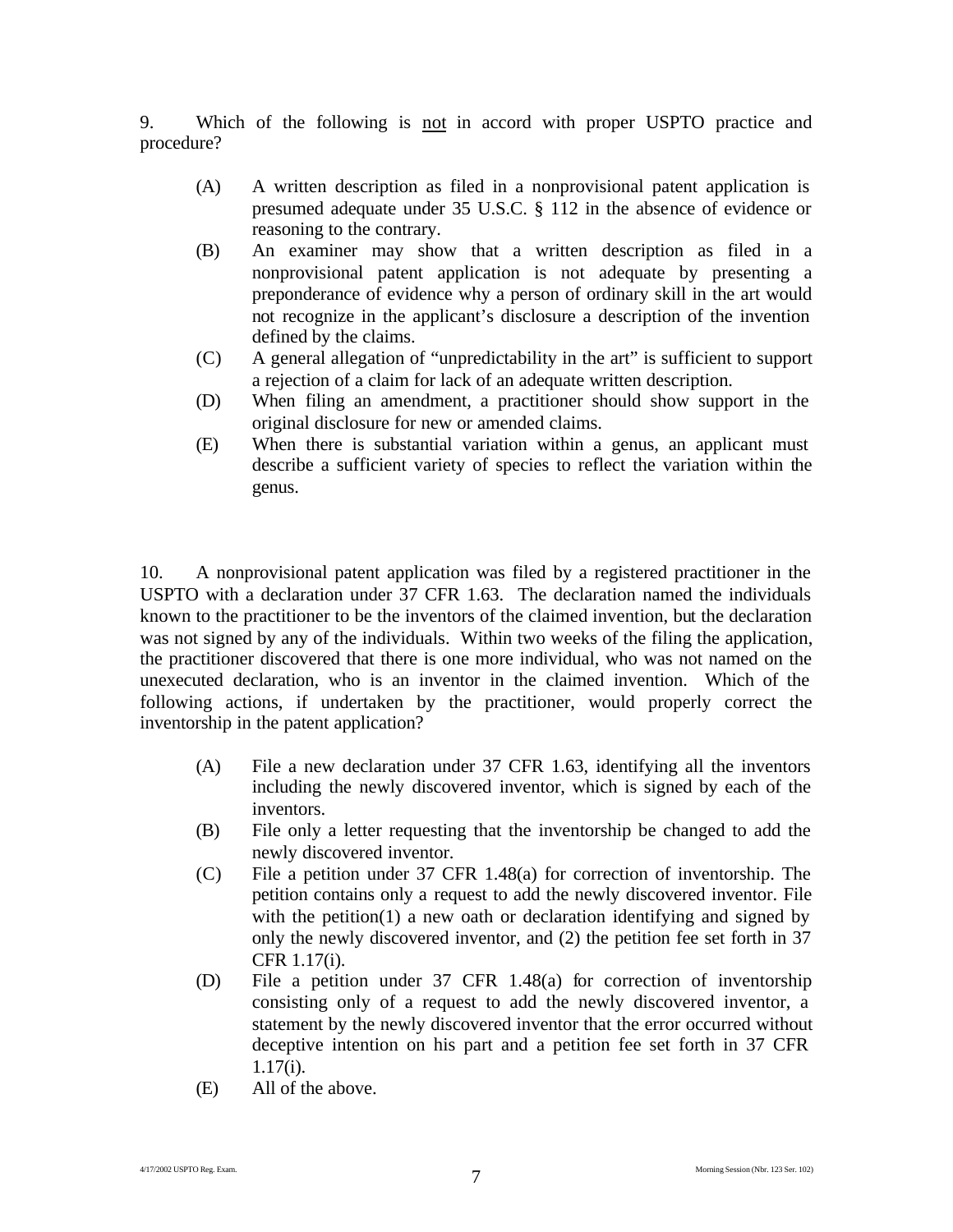Questions 11 and 12 are based on the following factual background. Consider questions 11 and 12 independently of each other.

Applicant files a patent application in Japan on February 28, 1996. Applicant files a PCT international application designating the United States on February 27, 1997, based on the Japanese application. The international application is published in English on August 28, 1997. The international application enters the national stage in the United States on August 28, 1998. The USPTO publishes the application on June 7, 2001 at the request of the applicant. The application issues as a United States patent on December 4, 2001.

11. When examining an application filed on or after November 29, 2000 or any application that has been voluntarily published, what is its earliest possible prior art date, for the June  $7<sup>th</sup>$  U.S. published application in view of 35 U.S.C. § 102(e) as amended by the American Inventors Protection Act of 1999?

- (A) February 28, 1996.
- (B) February 27, 1997.
- (C) August 28, 1997.
- (D) August 28, 1998.
- (E) June 7, 2001.

12. For the United States patent, what is the patent's earliest date, for prior art purposes as a patent, in view of the amendment to 35 U.S.C. § 102(e) by the American Inventors Protection Act of 1999?

- (A) February 28, 1996.
- (B) February 27, 1997.
- (C) August 28, 1997.
- (D) August 28, 1998.
- (E) December 4, 2001.

13. Which of the following could never qualify as a small entity under 37 CFR 1.27 for certain fee reductions?

- (A) A nonprofit organization.
- (B) A two-person business concern with a \$4,000,000 income.
- (C) A federal government agency.
- (D) A university in Canada.
- (E) A person.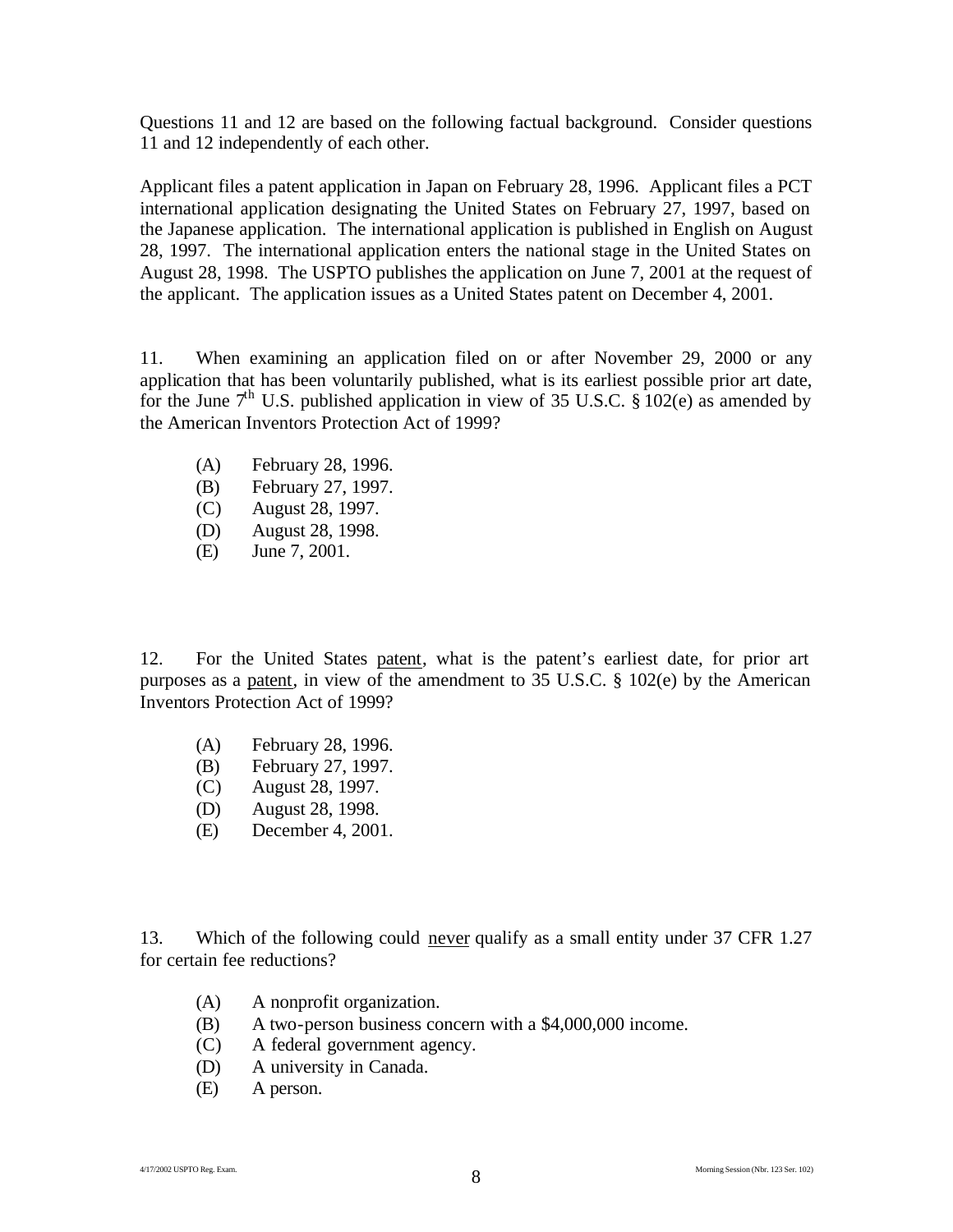14. Which of the following is not in accord with proper USPTO practice and procedure regarding *ex parte* reexaminations filed in March 2001?

- (A) In every instance of an interview with an examiner in an *ex parte* reexamination proceeding, a complete written statement of the reasons presented at the interview as warranting favorable action must be filed by the patent owner.
- (B) Third party requesters have the option of attending interviews, but their presence is not mandatory.
- (C) A patent owner's reply to an outstanding Office action after the interview does not remove the necessity for filing the written statement of the reasons presented at the interview as warranting favorable action.
- (D) The written statement must be filed as a separate part of a reply to an Office action outstanding at the time of the interview, or as a separate paper within one month from the date of the interview, whichever is later.
- (E) An interview does not remove the necessity for reply to Office actions as specified in 37 CFR 1.111.

15. Able is a registered solo practitioner. Ben asks Able to prepare and prosecute an application for a utility patent. As part of the application, Able prepares a declaration and power of attorney, which Ben reviews and signs. Able files the application, the declaration, and power of attorney with the USPTO. Able quickly recognizes that help is necessary and contacts another registered practitioner, Chris, who often assists Able in such instances. Able, with Ben's consent, sends a proper associate power of attorney to the Office for Ben's application and directs that correspondence be sent to Chris. The examiner in the application takes up the application in the regular course of examination and sends out a rejection in an Office action. Chris sends a copy of the action to Ben to obtain Ben's comments on a proposed response. Unfortunately, after the first Office action, Able becomes terminally ill and dies. Ben does not know what to do, so Ben calls the examiner at the number on the Office action and explains that A died and Ben is worried how to proceed. Which of the following statement(s) is/are true?

- (A) Chris should inform Ben that the Office will not correspond with both the registered representative and the applicant and therefore, Ben should not have any further contact with the Office and let Chris send in a proper response.
- (B) Ben should send in a new power of attorney for anyone Ben intends to represent him before the Office.
- (C) Ben should execute and sent to the USPTO a new power of attorney for any registered patent practitioner that Ben intends to have represent him before the Office.
- $(D)$   $(B)$  and  $(C)$ .
- (E) None of the above.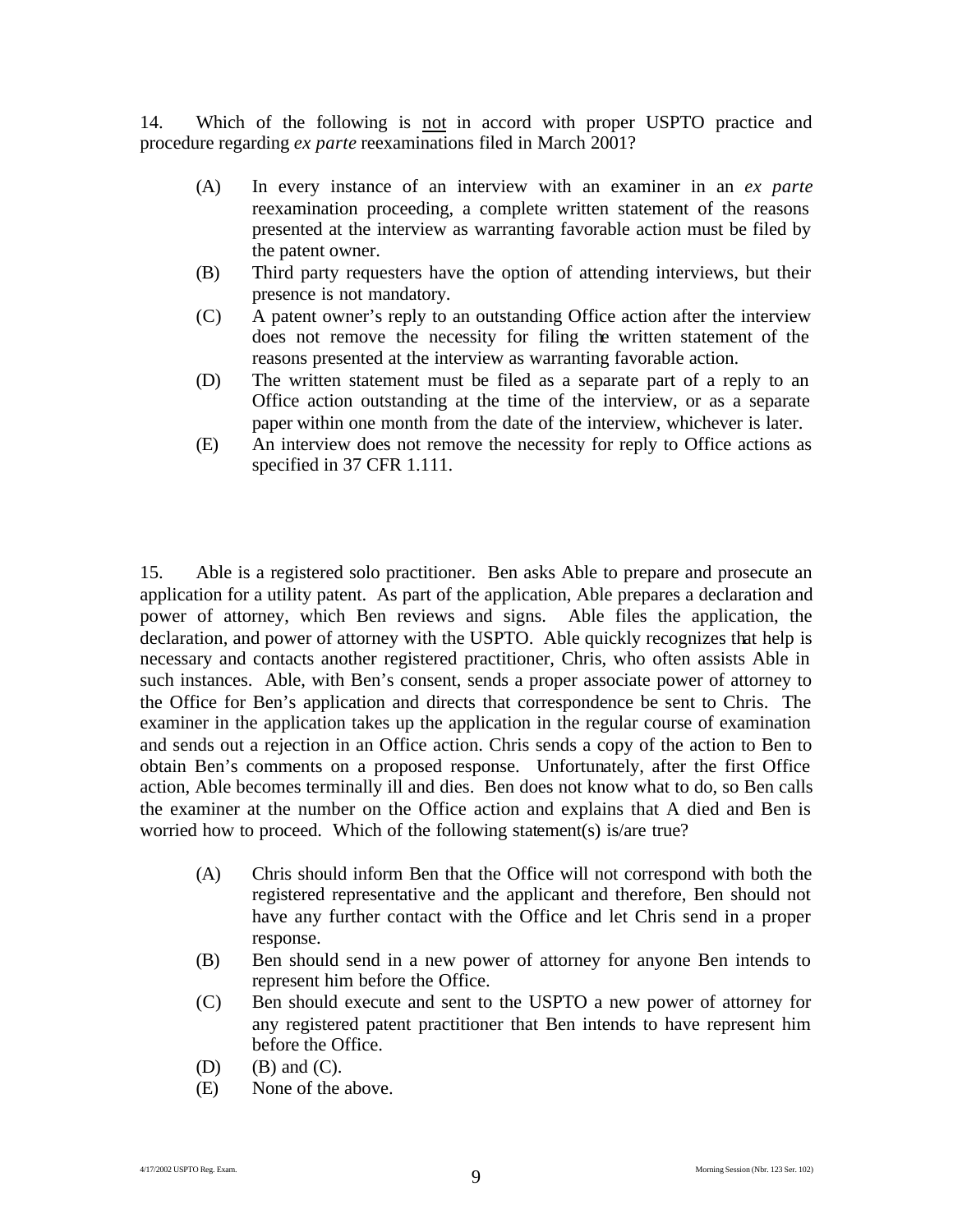16. Jill, a registered patent agent, receives a Notice of Allowance from the USPTO with a mail date of November 13, 2001, regarding a utility patent application for an improved garden hose which she had filed on behalf of one of her small entity clients. The Notice of Allowance specifies a sum that must be paid within three months of the mailing date to avoid abandonment. The sum specified includes both the issue fee and the publication fee. As a result of a small fire in her office building, Jill is unable to resurrect her files until the last day of the three month period. Jill mails a letter to the USPTO on February 13, 2002 using the U.S. Postal Service. Jill does not employ the procedures of 37 CFR 1.8 or 1.10 to mail the letter. The letter is received in the USPTO on February 15, 2002. The letter correctly identifies the application. The letter authorizes the USPTO to charge the proper issue fee for a small entity to her deposit account. The account has been identified in a previously filed authorization to charge fees. At the time the letter was filed in the USPTO, the account had a balance of \$1000.00 in funds. Nothing in the letter authorized payment of the publication fee, no petition for an extension of time was filed, and an Office-provided issue fee transmittal form was not filed. No postal emergency was involved in filing the letter. Which of the following statements accords with proper USPTO practice and procedure?

- (A) The application will become abandoned because Jill did not authorize payment of the publication fee.
- (B) The application will not become abandoned because the authorization to charge fees operates as a request to charge the correct fees to any deposit account identified in a previously filed authorization to charge fees.
- (C) The application will become abandoned because Jill's letter did not include a petition for an extension of time accompanied by the proper fee.
- (D) The application will become abandoned because a completed Officeprovided issue fee transmittal form, PTOL-85B, did not accompany Jill's letter.
- (E) The application will become abandoned because Jill's letter was not timely filed in the USPTO and it was not mailed in accordance with the provisions of 37 CFR 1.8 or 1.10.

17. Which one of the following applications is eligible for Patent Term Adjustment under the Patent Term Guarantee Act of 1999?

- (A) A plant application filed June 8, 1995.
- (B) A utility application filed June 8, 1995.
- (C) A design application filed May 29, 2000.
- (D) A continued prosecution application (CPA) filed on June 6, 2001 where the CPA is based upon a plant application originally filed on February 2, 2000.
- (E) A utility application originally filed on February 2, 2000 when a request for continued examination (RCE) was filed on June 6, 2001.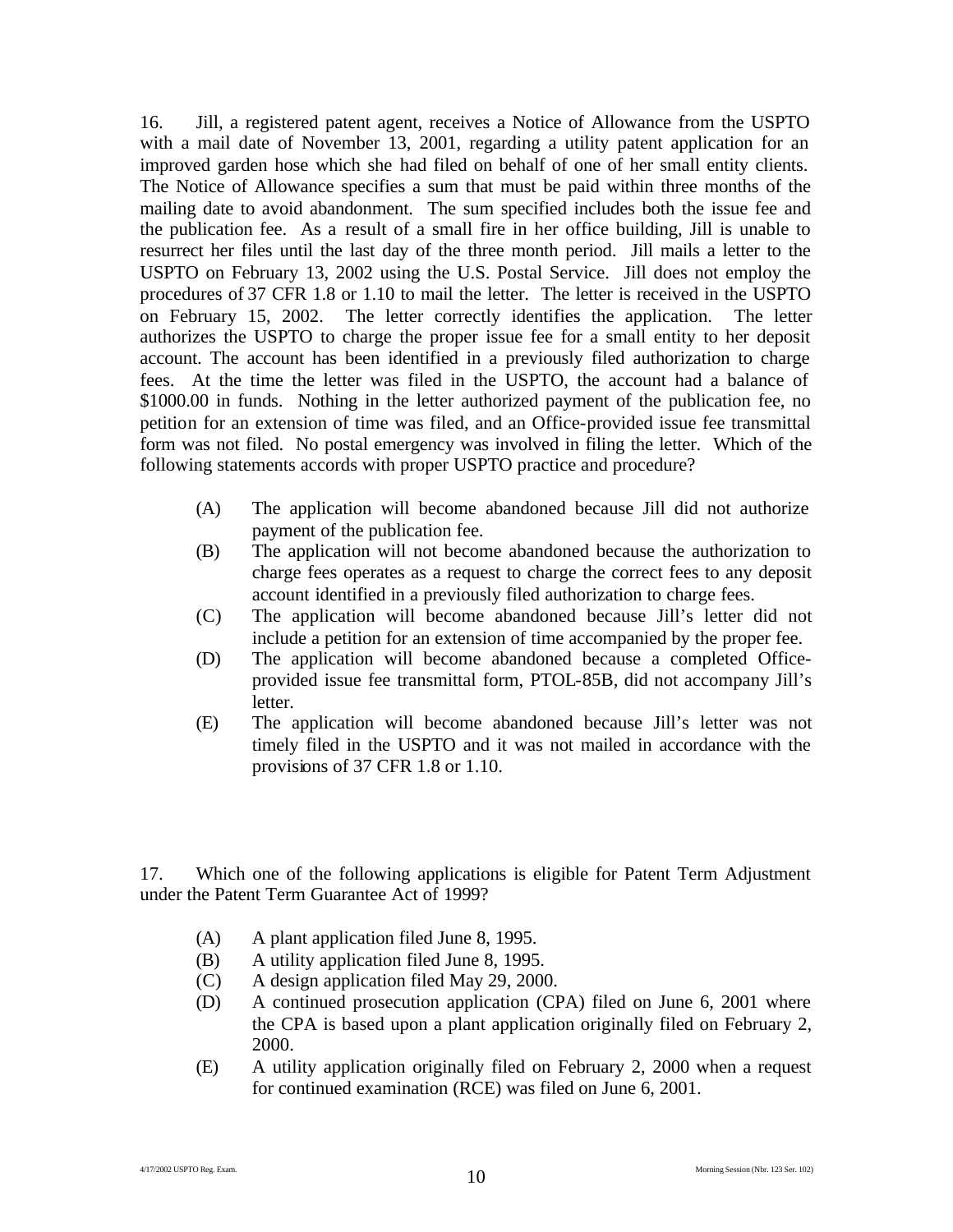18. To satisfy the written description requirement of the first paragraph of 35 U.S.C. § 112, an applicant must show possession of the invention. An applicant's lack of possession of the invention may be evidenced by:

- (A) Describing an actual reduction to practice of the claimed invention.
- (B) Describing the claimed invention with all of its limitations using such descriptive means as words, structures, figures, diagrams, and formulas that fully set forth the claimed invention.
- (C) Requiring an essential feature in the original claims, where the feature is not described in the specification or the claims, and is not conventional in the art or known to one of ordinary skill in the art.
- (D) Amending a claim to add a limitation that is supported in the specification through implicit or inherent disclosure.
- (E) Amending a claim to correct an obvious error by the appropriate correction.

19. On June 9, 2000, you file two complete patent applications on behalf of your client, ABC Inc. The subject matter of the patent applications relates to a new automotive body design. One of the applications is filed as a utility application (A#1), and other is filed as a design application (A#2). Prosecution of each application moves forward independently of each other, and you receive final office actions in each application rejecting the respective claim(s) in each application. Your client, in consultation with you, decides that she would rather pursue prosecution in each case rather than appeal the final rejections. Which of following options is available to you under the USPTO rules and procedures ?

- (A) File a request for continuing examination (RCE) for both A#1 and A#2.
- (B) File a request for continuing examination (RCE) for A#1 and a continuing prosecution application (CPA) for A#2.
- (C) File a request for continuing examination (RCE) for A#2 but not A#1.
- (D) File a continuing prosecution application (CPA) for both A#1 and A#2.
- (E) File a continuing prosecution application (CPA) for A#1 but not A#2.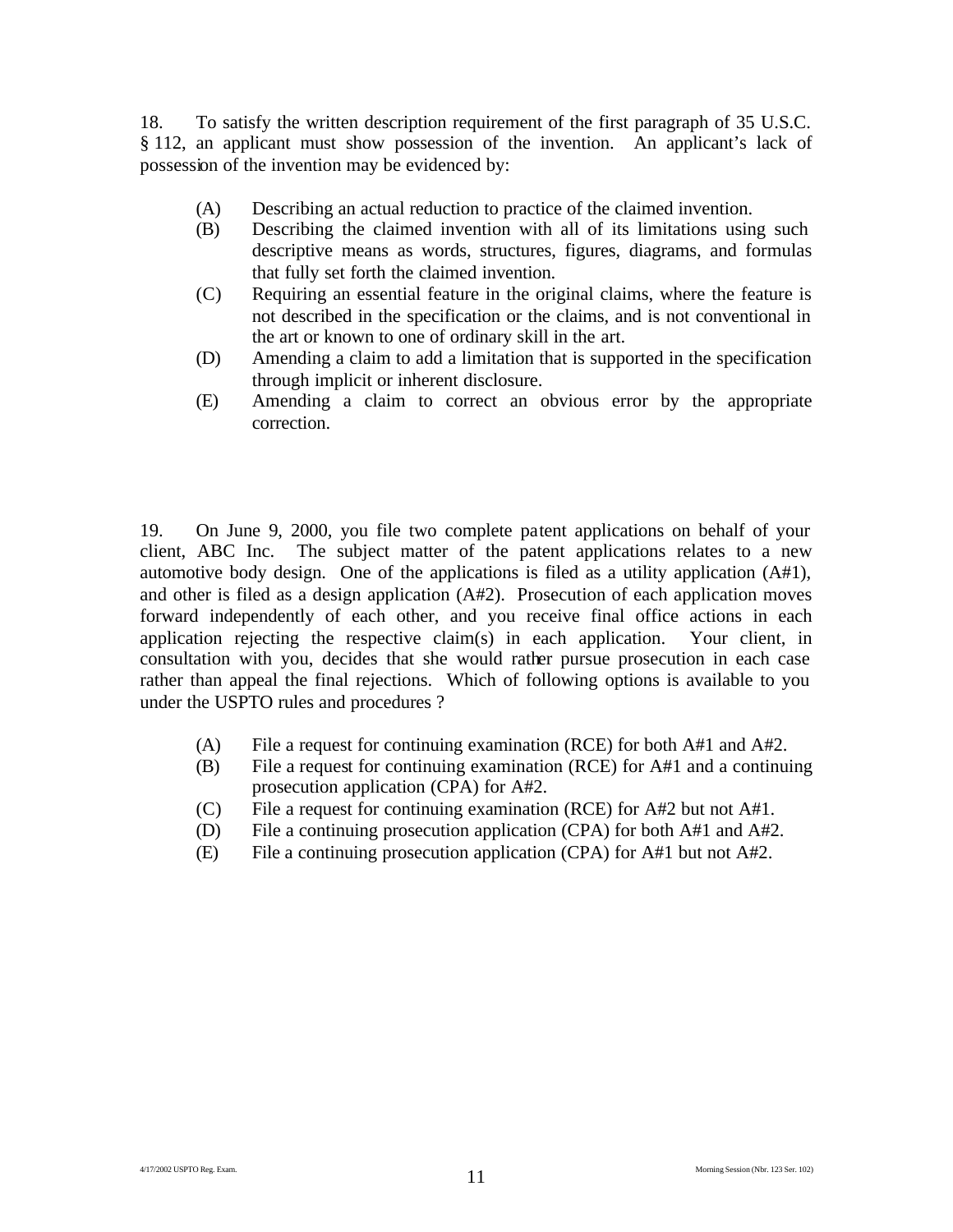20. J. Q. Practitioner represents the IMAKECOPY Corp., which is an importer of widgets into the USA. At the request of his client, J. Q. Practitioner is reviewing the prosecution history of a published patent application filed under 35 U.S.C. § 111, that contains process claims for making widgets and other claims directed to the widget products. The application lists Rob M. Blind as the inventor and Wesue Corp. as the assignee. Rob M. Blind is an employee of the Wesue Corp. which is a competitor of the IMAKECOPY Corp. The prosecution history of the published patent application contains a restriction requirement made by the examiner followed by an election of the process claims by the applicant, and cancellation of the non-elected product claims. No related patent applications are referenced in the published patent application or its prosecution history. A search of public USPTO databases indicates no divisional patent application has been published or issued as a patent. J. Q. Practitioner wants to obtain more information concerning the cancelled product claims. Which of the following statements is true?

- (A) J. Q. Practitioner cannot obtain other information because no information about pending unpublished applications is available under 35 U.S.C. § 122, except for previously filed applications.
- (B) J. Q. Practitioner may obtain a copy of the originally filed application and a copy of all unpublished divisional applications containing the nonelected product claims.
- (C) J. Q. Practitioner may obtain a copy of all unpublished applications including their prosecution histories for any patent application containing the non-elected product claims.
- (D) J. Q. Practitioner may file a written request for the File Information Unit (FIU) to ascertain if there are any earlier or subsequently filed applications claiming benefit under 35 U.S.C. § 120 of the published application and their status.
- (E) J. Q. Practitioner may request, either in person or in writing, that the File Information Unit (FIU) ascertain and disclose if there are any subsequently filed applications claiming benefit under 35 U.S.C. § 120 of the published application and their status.

21. Company X competes with Patentee Y. In response to an accurate notification from Company X, acting as a third party, that Patentee Y's patent contains a printing error, incurred through the fault of the USPTO, the USPTO:

- (A) must issue a certificate of correction.
- (B) must reprint the patent to correct the printing error.
- (C) need not respond to Company X.
- (D) should include Company X's notification in the patent file.
- (E) must notify Company X of any USPTO decision not to correct the printing error.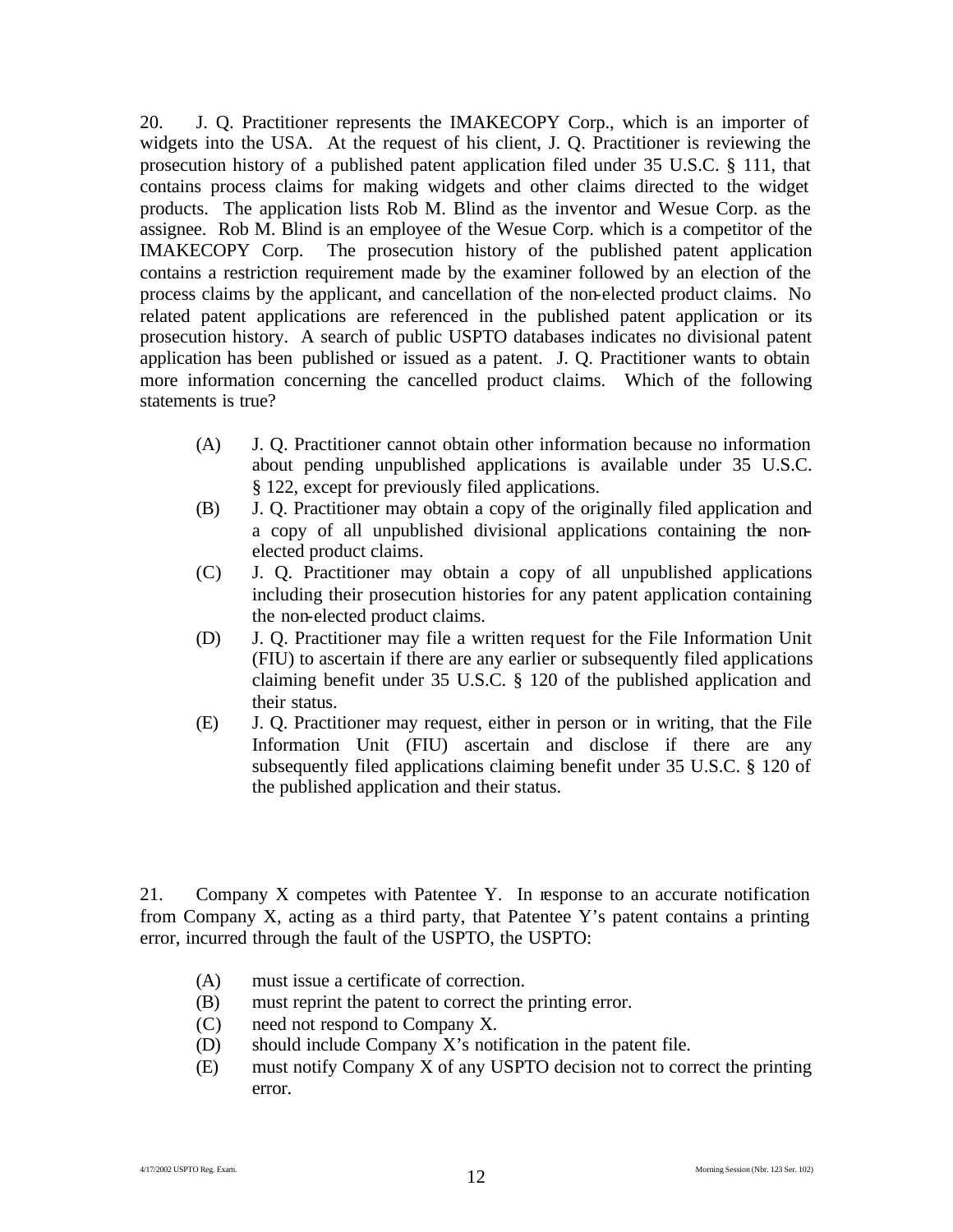22. A patent application filed in the USPTO contains the following dependent claim:

Claim 2. The method of Claim 1, further consisting of the step of cooling the mixture to a temperature of 32° F.

Following proper USPTO practices and procedures, from which of the following claims does Claim 2 not properly depend?

- (A) Claim 1. A method of making liquid compound A consisting of the steps of mixing equal quantities of material C and material D in a beaker and heating the mixture to a temperature of 212° F.
- (B) Claim 1. A method of making liquid compound A comprising the steps of mixing equal quantities of materialC and material D in a beaker and heating the mixture to a temperature of 212° F.
- (C) Claim 1. A method of making liquid compound A including the steps of mixing equal quantities of material C and material D in a beaker and heating the mixture to a temperature of 212° F.
- (D) Claim 1. A method of making liquid compound A characterized by the steps of mixing equal quantities of materialC and material D in a beaker and heating the mixture to a temperature of 212° F.
- $(E)$   $(C)$  and  $(D)$ .

23. An international application designating the United States is filed with the USPTO in its capacity as a Receiving Office, which properly accords the application an international filing date of 02 August 2001. The application properly claims priority solely to an earlier British application filed 02 August 2000. A Demand was not filed within 19 months from this priority date. On 10 April 2002, applicant filed a "Transmittal Letter to the United States Designated/Elected Office (DO/EO/US) Concerning a Filing Under 35 U.S.C. § 371" (Form PTO-1390), which identified the international application, and was accompanied by payment in full of the basic national fee. An oath or declaration, as required under 35 U.S.C. § 371(c)(4), was not submitted. As of 10 April 2002, the U.S. national stage application was:

- (A) Abandoned for failure to submit the basic national fee within 20 months from the priority date.
- (B) Abandoned for failure to submit the basic national fee and copy of the international application within 20 months from the priority date.
- (C) Abandoned for failure to submit the basic national fee, copy of the international application, and oath or declaration within 20 months from the priority date.
- (D) Abandoned for failure to submit the basic national fee within 20 months from the international filing date.
- (E) Not abandoned.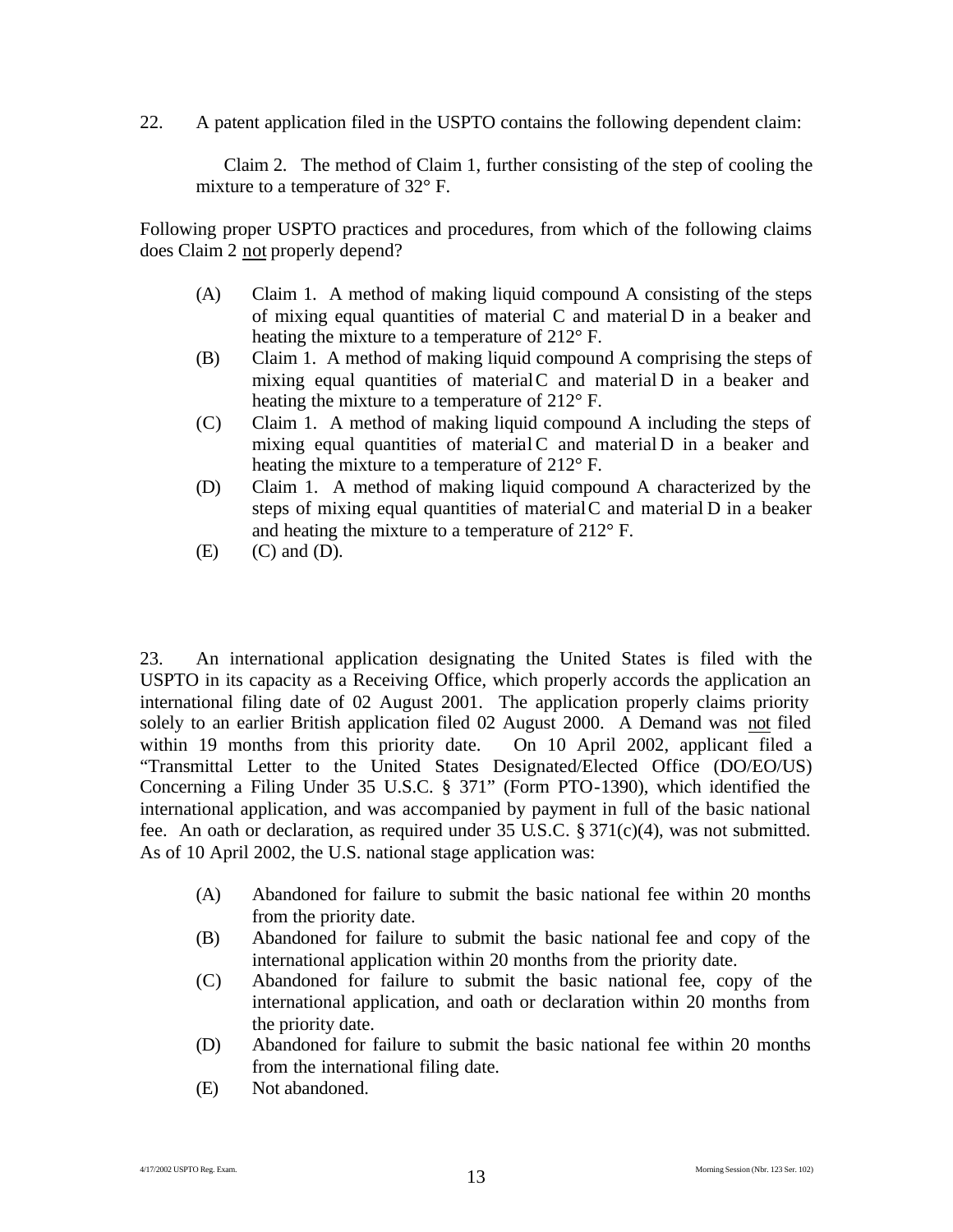24. Mr. Brick, the inventor, files an application with the USPTO on January 2, 2001 containing a single claim for his invention: a new bouncing ball called "Y". Brick receives a first Office action dated June 4, 2001 from the primary examiner handling Brick's application. The examiner rejected Brick's claim only under 35 U.S.C. § 103 on the grounds that Reference X teaches a bounc ing ball called "Q," and that although "Y" and "Q" are not the same, it would have been obvious to one of ordinary skill to make changes to the "Q" ball in order to obtain a ball just like Brick's "Y" ball.

On August 2, 2001, Brick responds by stating that his new "Y" ball bounces unexpectedly higher than the "Q" ball described in Reference X. Brick includes a declaration, signed by Mrs. Kane, that includes extensive data comparing the bouncing results for the "Y" and "Q" balls and showing that the "Y" ball bounces unexpectedly higher than the "Q" ball. Brick argues that the rejection under 35 U.S.C. § 103 should be withdrawn because he has proven that, in view of the unexpectedly higher bounce of the "Y" ball as compared to the "Q" ball, it would not have been obvious to one of ordinary skill in the art to make changes to the "Q" ball to obtain Brick's "Y" ball.

On October 2, 2001, Brick receives a final rejection from the examiner. The rejection states, in its entirety: "The response has been reviewed but has not been found persuasive as to error in the rejection. The claim is finally rejected under 35 U.S.C. §103 for the reasons given in the first Office action." Brick believes he is entitled to a patent to his new bouncing ball "Y." How should Brick proceed?

- (A) Brick should give up because the declaration did not persuade the examiner of the merits of Brick's invention.
- (B) Brick should timely file a Request for Reconsideration asking the examiner to reconsider the rejection on the basis of the Kane declaration and, as a precaution against the Request for Reconsideration being unsuccessful, also timely file a Notice of Appeal.
- (C) Brick should respond by submitting a request for reconsideration presenting an argument that Reference X does not provide an enabling disclosure for a new ball with the unexpectedly higher bounce of his "Y" ball.
- (D) Brick should respond by submitting a request for reconsideration presenting an argument that Reference X does not provide a written description for a new ball with the unexpectedly higher bounce of his "Y" ball.
- (E) Brick should respond by submitting a request for reconsideration presenting an argument the declaration data proves that the "Q" ball and the "Y" are not identical.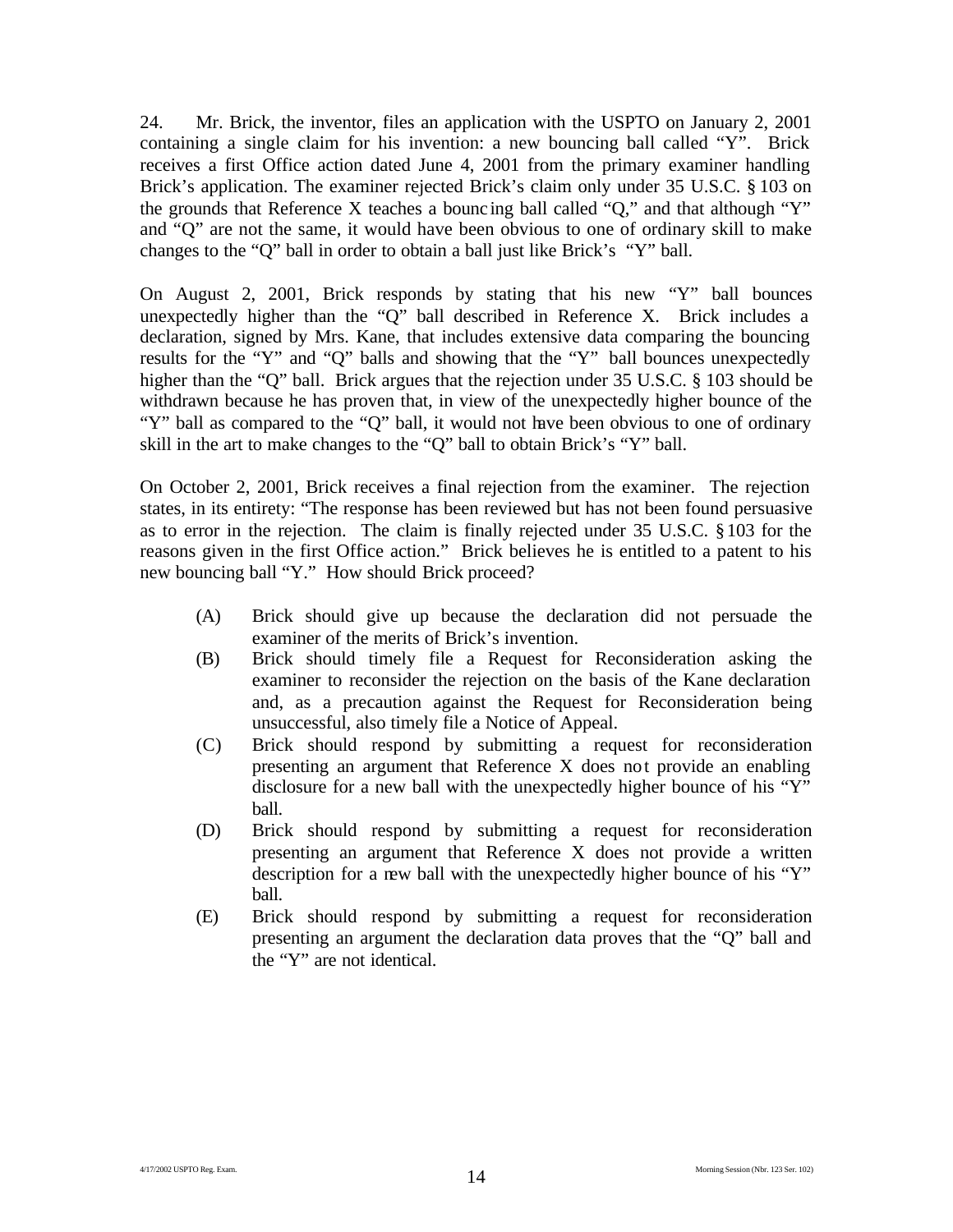25. John filed a utility patent application for a high strength steel composition on June 9, 1997. During prosecution of the application, an interference under 35 U.S.C. § 135(a) was declared on June 9, 1998 between John's application and an unexpired patent. Subsequently, the interference was terminated in John's favor on June 9, 2000. The year 2000 was a leap year having 366 days. Ultimately, John's application was allowed and issued as a patent on June 12, 2001. Based on proper USPTO practice and procedure, and absent any other events necessitating adjustment of the patent term, when should John's patent expire?

- (A) Twenty (20) years from issue date.
- (B) Twenty (20) years and one day from filing date.
- (C) Twenty (20) years plus three years inasmuch as granting of the patent was delayed by the interference.
- (D) Twenty (20) years plus the number of days in the period beginning the date prosecution is suspended in another application that is not in the interference, but is related to the application in interference.
- (E) Twenty (20) years plus the period beginning on the date the interference was declared and ending on the date that the interference was terminated with respect to the application.

26. Which of the following is not in accord with proper USPTO practice and procedure?

- (A) If a practitioner, "by mistake," files an application and basic filing fee, the submission of the filing fee with the application is treated by the Office as not a fee paid by mistake, and the fee will not be refunded.
- (B) If, in April 2001, a practitioner files an application, properly establishes the applicant's small entity status, and "by mistake" pays the filing fee by submitting a check drawn in the amount that is twice the amount of the small entity filing fee, a refund of the excess fee may be obtained upon request filed any time during pendency of the application and life of any patent granted on the application.
- (C) The paragraphs of the specification of an original utility patent application filed in January 2001 may, but are not required to be numbered at the time the application is filed.
- (D) If a provisional application is filed in a language other than English, an English language translation of the non-English language provisional application will not be required in the provisional application.
- (E) If a table having more than 50 pages of text is submitted on compact disc, the specification of a patent application must contain an incorporation-byreference of the material on a compact disc in a separate paragraph, identifying each compact disc by the names of the files contained on each compact disc, their date of creation, and their sizes in bytes.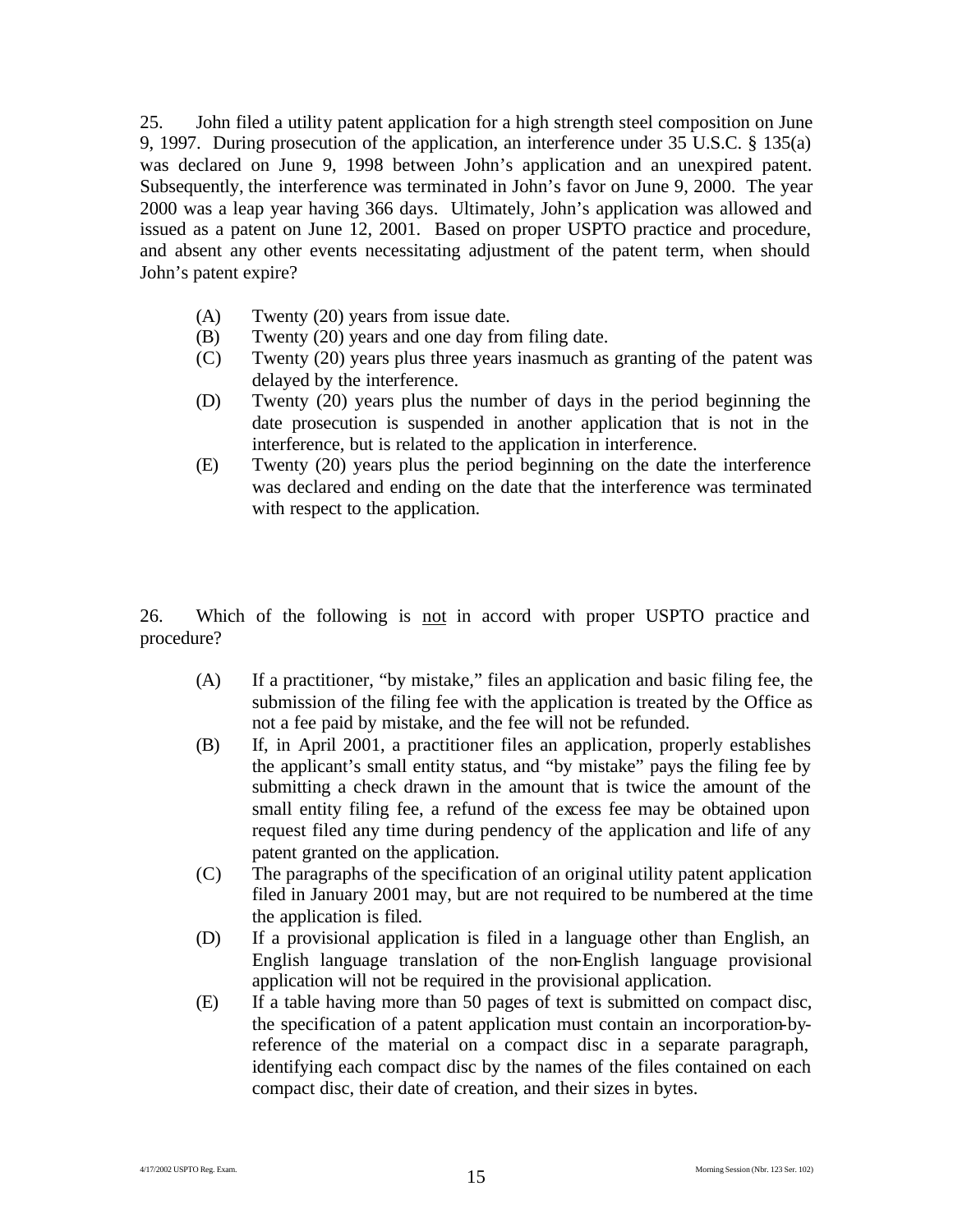Questions 27 through 29 are based on the following factual background. Consider questions 27 through 29 independently of each other.

James Salt developed an environmentally friendly technique for controlling deer overpopulation. Briefly, Salt discovered a non-hormonal substance XYZ ("Antiagra") that efficiently suppresses sexual function in male deer with minimal side effects. Salt determined that the use of a non-hormonal substance eliminated adverse long-term health effects that may be experienced with hormonal substances. He then dissolved an effective amount of Antiagra in salt water, poured the resulting solution into a plurality of twenty-gallon tubs, and heated the tubs to evaporate the water. The resulting blocks of salt, throughout which Antiagra was evenly disbursed, were distributed in overpopulated areas during deer mating season to serve as salt licks. Stags tha t used the salt lick show no interest in mating, thereby lowering the pregnancy rate among does and helping to control the deer population. Salt has retained you to conduct a prior art search and, if appropriate, prepare and file a patent application. The only relevant prior art located during the prior art search is a patent to Deere that discloses a salt lick on which a hormonal substance is sprayed. A doe that uses the salt lick ingests the hormonal substance which, in turn, suppresses ovulation and thereby reduces the pregnancy rate. You prepare and file a patent application that provides a fully enabling disclosure and includes four claims sets. Claims 1-5 are directed specifically to the non-hormonal substance (Antiagra), claims 6-9 are directed to a salt lick laced with a non-hormonal substance that, when ingested by a male deer, suppresses sexual function in the male deer, claims 9-14 are directed to the method of forming the salt lick, and claims 14-20 are directed to a method for controlling deer population by distributing salt licks that are treated with an effective amount of XYZ to reduce pregnancy rates. You also properly establish small entity status on behalf of Salt at the time the application is filed.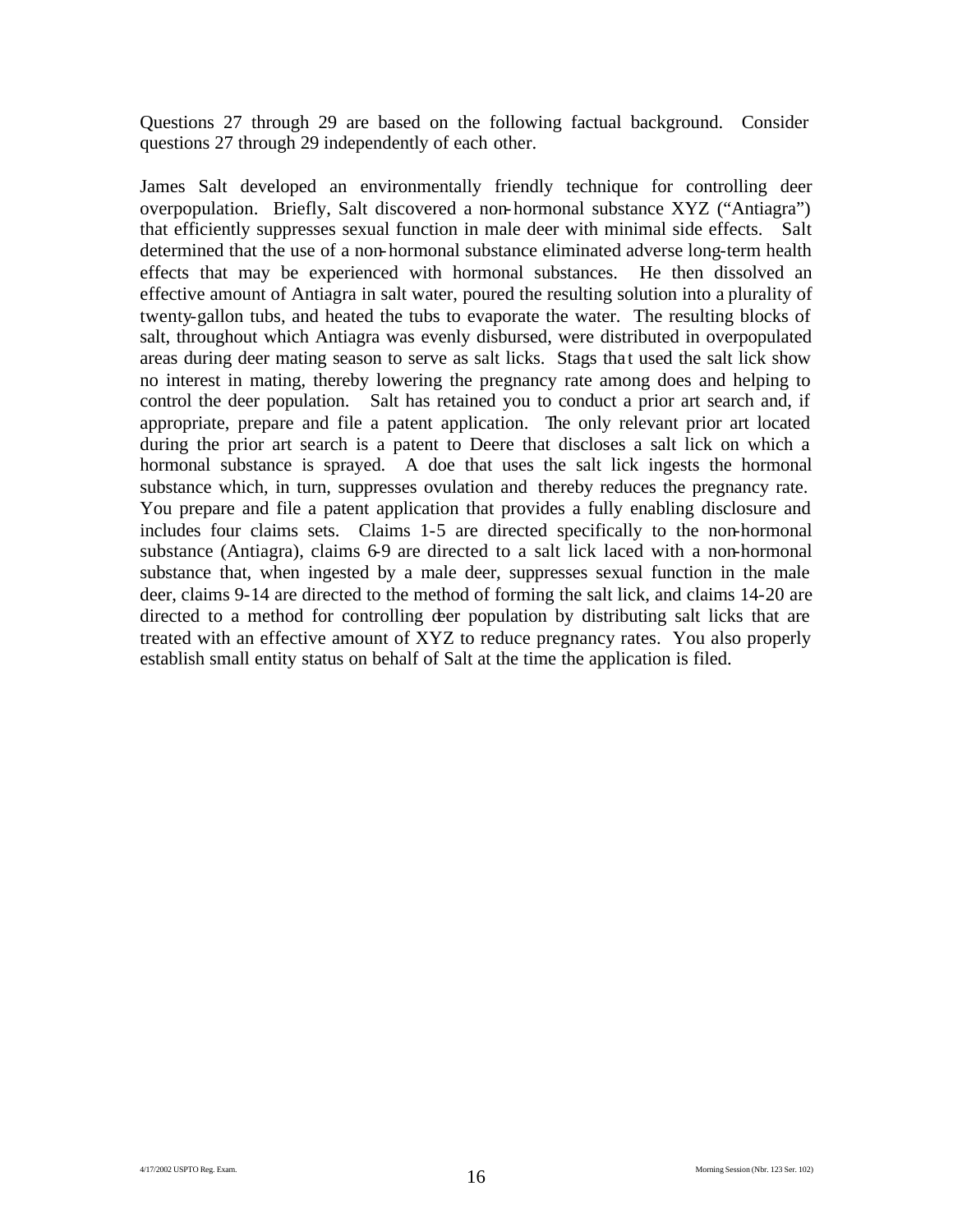27. Upon initial examination, the patent examiner issues a requirement for restriction on the basis that the application claims two or more independent and distinct inventions. Specifically, the examiner requires an election between (a) claims directed to the nonhormonal substance *per se* (claims 1-5); (b) claims directed to the salt lick and to the method of forming the salt lick (claims 6-14); and (3) claims directed to the method of controlling deer population by distributing salt licks that are treated with XYZ to reduce pregnancy rates (claims 15-20). The restriction requirement was set forth in an Office action dated December 12, 2001, and the examiner set a one month (not less than 30 days) shortened statutory period for response. December has 31 calendar days. Which of the following is most likely to be treated by the USPTO as a timely, fully responsive reply to the Office action.

- (A) You contact the examiner on the telephone on December 27, 2001 and make an oral election of the subject matter of claims 6-14 without traverse, and request cancellation of claims 1-5 and 15-20 without prejudice to resubmission of those claims in a continuation application. You do not, however, subsequently confirm the substance of the telephone conversation in writing and the examiner does not complete an Interview Summary Record.
- (B) On February 12, 2002, you file a Reply to Office Action, a Petition for One Month Extension of Time and all necessary fees. The Reply to Office Action traverses the restriction requirement on the basis that the requirement would force the small entity applicant to file multiple patent applications and is therefore unduly burdensome. The Reply to Office Action requests reconsideration of the restriction without making an election.
- (C) On February 12, 2002, you file a Reply to Office Action, a Petition for Two Month Extension of Time and all necessary fees. The Reply to Office Action does not make an election. Instead, the Reply to Office Action traverses the restriction requirement and requests reconsideration of the restriction without specifically pointing out the supposed errors in the examiner's action.
- (D) On February 14, 2002, you file a Reply to Office Action, a Petition for One Month Extension of Time and all necessary fees. The Reply to Office Action traverses the restriction requirement on the basis that the claims as originally presented in a single application do not pose a serious burden on the examiner, and therefore requests reconsideration of the election requirement. The Reply to Office Action provisionally elects the subject matter of claims 6-14. There is no authorization to charge a deposit account.
- (E) On February 12, 2002, you file a Reply to Office Action, a Petition for One Month Extension of Time and all necessary fees. The Reply to Office Action elects claims 6-14 without traverse.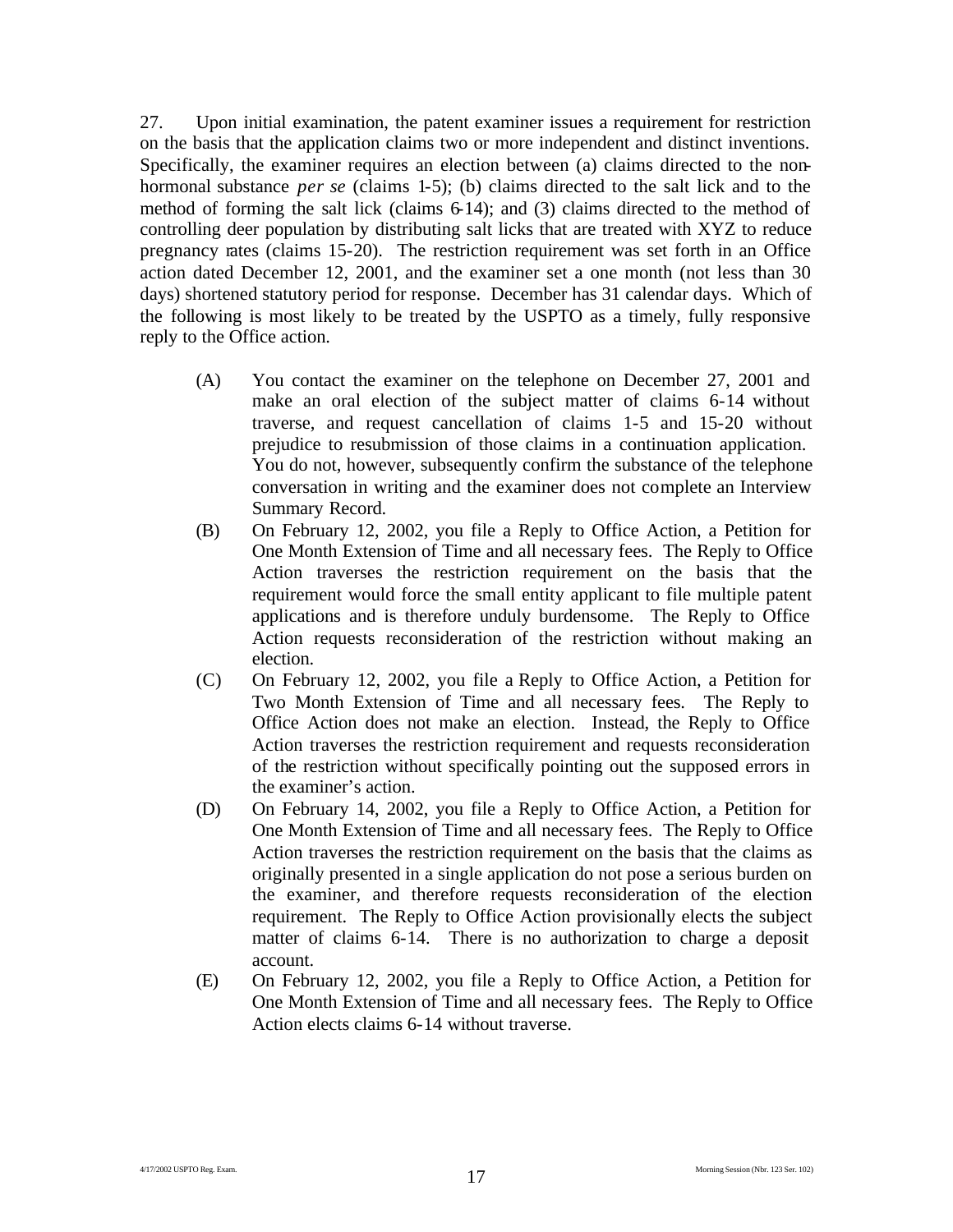28. Claim 6 of the application reads: "A composition for reducing the pregnancy rate among wild deer population, said composition comprising salt and a non-hormonal substance that, when ingested by a male deer, is operable to suppress sexual function in the male deer." Claim 7 reads: "The composition of claim 6, wherein said non-hormonal substance is XYZ." Claim 8 reads, "The composition of claim 6, wherein said composition is formed in a block and wherein said non-hormonal substance is interspersed substantially evenly throughout said block." Each of these claims is fully supported by the specification. An Office action is mailed March 15, 2002. Claim 6 was rejected under 35 U.S.C. § 103 as being unpatentable over the Deere patent. Which of the following arguments, if presented in a timely reply to the March 15 Office action, is most likely to persuade the examiner to remove the §103 rejection without presenting unpersuasive arguments?

- (A) "The invention of claim 6 provides an advantageous feature in that the substance that helps reduce the pregnancy rate is interspersed throughout the salt lick. Thus, the present invention is effective to reduce the pregnancy rate in deer so long as any portion of the salt lick is available to deer. In contrast, the Deere patent utilizes a substance that is sprayed on the outer surface of the salt lick and, therefore, is effective only so long as the outer portion of the salt lick is available."
- (B) "The invention of claim 6 provides an advantageous feature in that the substance that helps reduce the pregnancy rate is interspersed throughout the salt lick. Thus, the present invention is effective to reduce the pregnancy rate in deer so long as any portion of the salt lick is available to deer. In contrast, the Deere patent utilizes a substance that is sprayed on the outer surface of the salt lick and, therefore, is effective only so long as the outer portion of the salt lick is available."
- (C) "In contrast to the present invention, the Deere patent calls for the use of a hormonal substance that suppresses ovulation in female deer. Deere neither discloses nor suggests the use of a non-hormonal substance that, when ingested by a male deer, is operable to suppress sexual function in the male deer, as set forth in claim 6."
- (D) "The present invention relates to a technique for reducing deer overpopulation by causing male deer to ingest a novel substance (XYZ) that is operable to suppress sexual function in the male deer. The Deere patent neither discloses nor suggests such a technique and, therefore, claim 6 is neither anticipated nor rendered obvious by the Deere patent."
- (E) "Applicant was aware of the Deere patent prior to filing of the present application, and the claims were carefully drafted to distinguish the present invention over the Deere patent. Accordingly, reconsideration and withdrawal of the § 103 rejection of claim 6 is respectfully requested."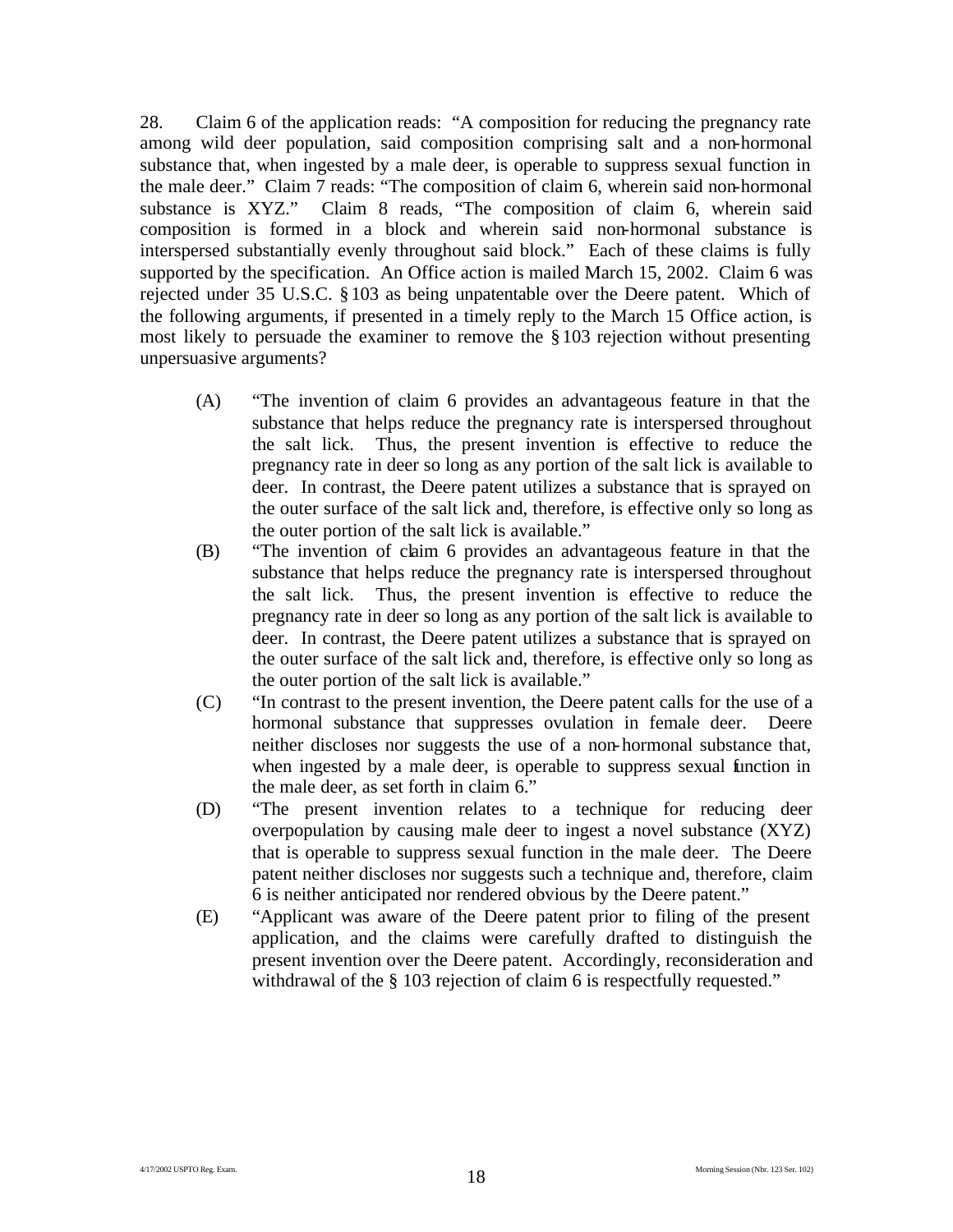29. Claim 15 of the application reads: "A method for reducing pregnancy rate in wild deer population comprising the step of placing at least one salt lick containing an effective amount of XYZ in a location accessible to wild male deer so that XYZ is ingested by said male deer." The specification provides adequate disclosure as to what constitutes an "effective amount" of XYZ. In addition to the Deere patent, the examiner locates a prior art patent to John Doe that discloses the non-hormonal substance XYZ for use as a softening agent in skin cream. There is no disclosure or suggestion in the Doe patent of any other potential use for XYZ. Which of the following statements is most consistent with proper USPTO practice and procedure?

- (A) The Examiner may properly reject claim 15 under 35 U.S.C. §103 as being obvious over Deere in view of Doe because Deere teaches the method of distributing salt licks treated with a substance to reduce pregnancy rates and suppression of sexual activity in male deer is merely an inherent characteristic of a known substance XYZ.
- (B) The examiner may not rely on the Doe patent in a 35 U.S.C. § 103 obviousness rejection because there is no evidence that Salt was aware of its teachings at the time the invention was made and therefore the invention could not have been obvious to Salt at that time.
- (C) The examiner may rely on the Doe patent in making an obviousness rejection under 35 U.S.C. §103 only if the Doe patent is in the field of Salt's endeavor or, if not in that field, then reasonably pertinent to the problem with which Salt was concerned.
- (D) The examiner may properly reject claim 15 under the first paragraph of 35 U.S.C. §112 because the specification is inadequate to enable a person skilled in the art to which it pertains to practice the invention.
- (E) The examiner may properly reject claim 15 under the second paragraph of 35 U.S.C. § 112 because the recitation of "an effective amount of XYZ" renders the claim indefinite.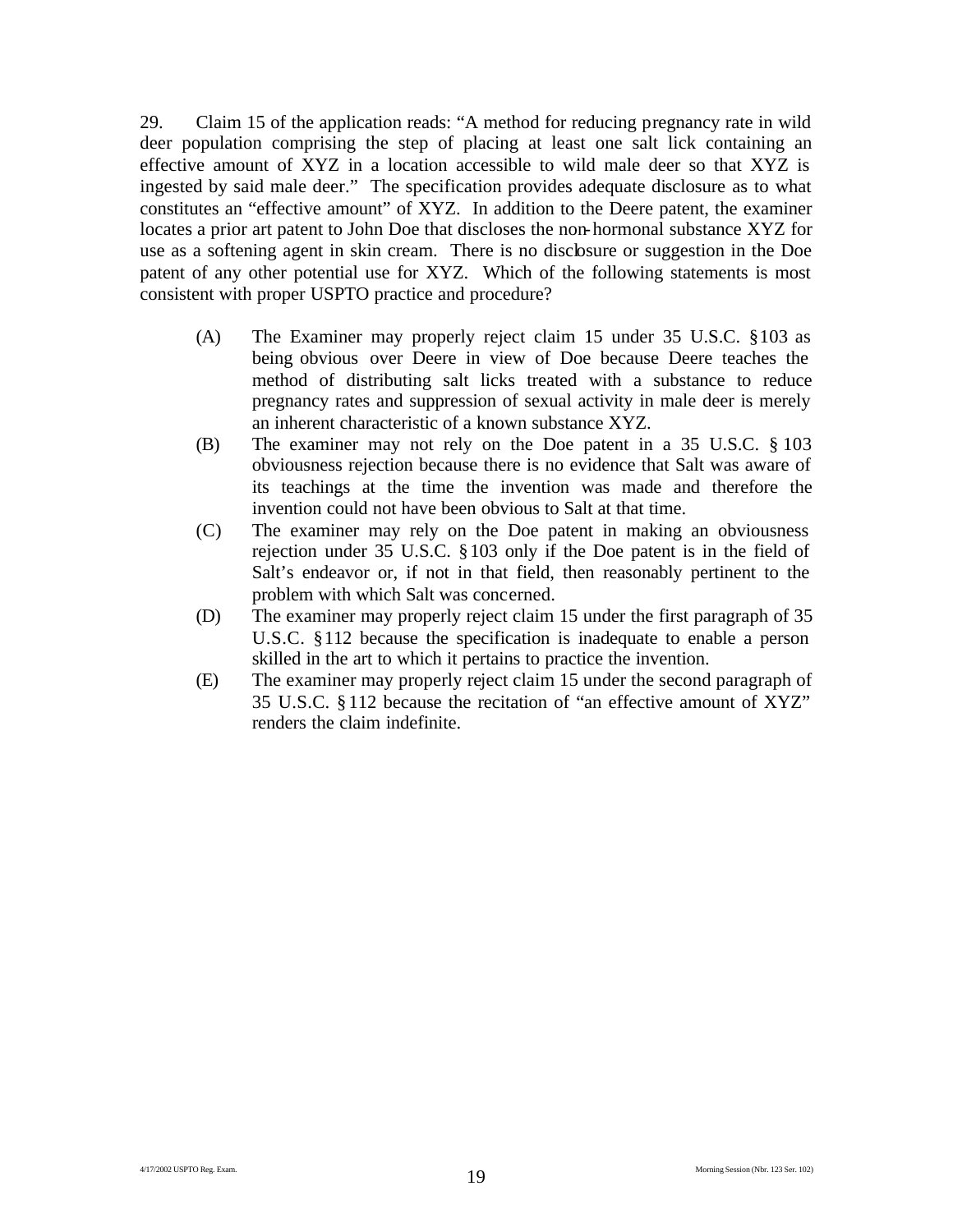30. The following statements relate to "multiple dependent claims." Which statement is not in accord with proper USPTO practice and procedure?

- (A) A multiple dependent claim contains all the limitations of all the alternative claims to which it refers.
- (B) A multiple dependent claim contains in any one embodiment only those limitations of the particular claim referred to for the embodiment under consideration.
- (C) A multiple dependent claim must be considered in the same manner as a plurality of single dependent claims.
- (D) Restriction may be required between the embodiments of a multiple dependent claim.
- (E) The limitations or elements of each claim incorporated by reference into a multiple dependent claim must be considered separately.

31. Which of the following practices or procedures may be properly employed to overcome a rejection properly based on 35 U.S.C. § 102(a)?

- (A) Perfecting a claim to priority under 35 U.S.C. § 119(a)-(d) based on a foreign application having a foreign priority filing date that antedates the reference.
- (B) Filing a declaration under 37 CFR 1.131 showing that the cited prior art antedates the invention.
- (C) Filing a declaration under 37 CFR 1.132 showing that the reference invention is by "others."
- (D) Perfecting priority under 35 U.S.C. §§ 119(e) or 120 by, in part, amending the declaration of the application to contain a specific reference to a prior application having a filing date prior to the reference.
- $(E)$  (A),  $(B)$  (C), and (D).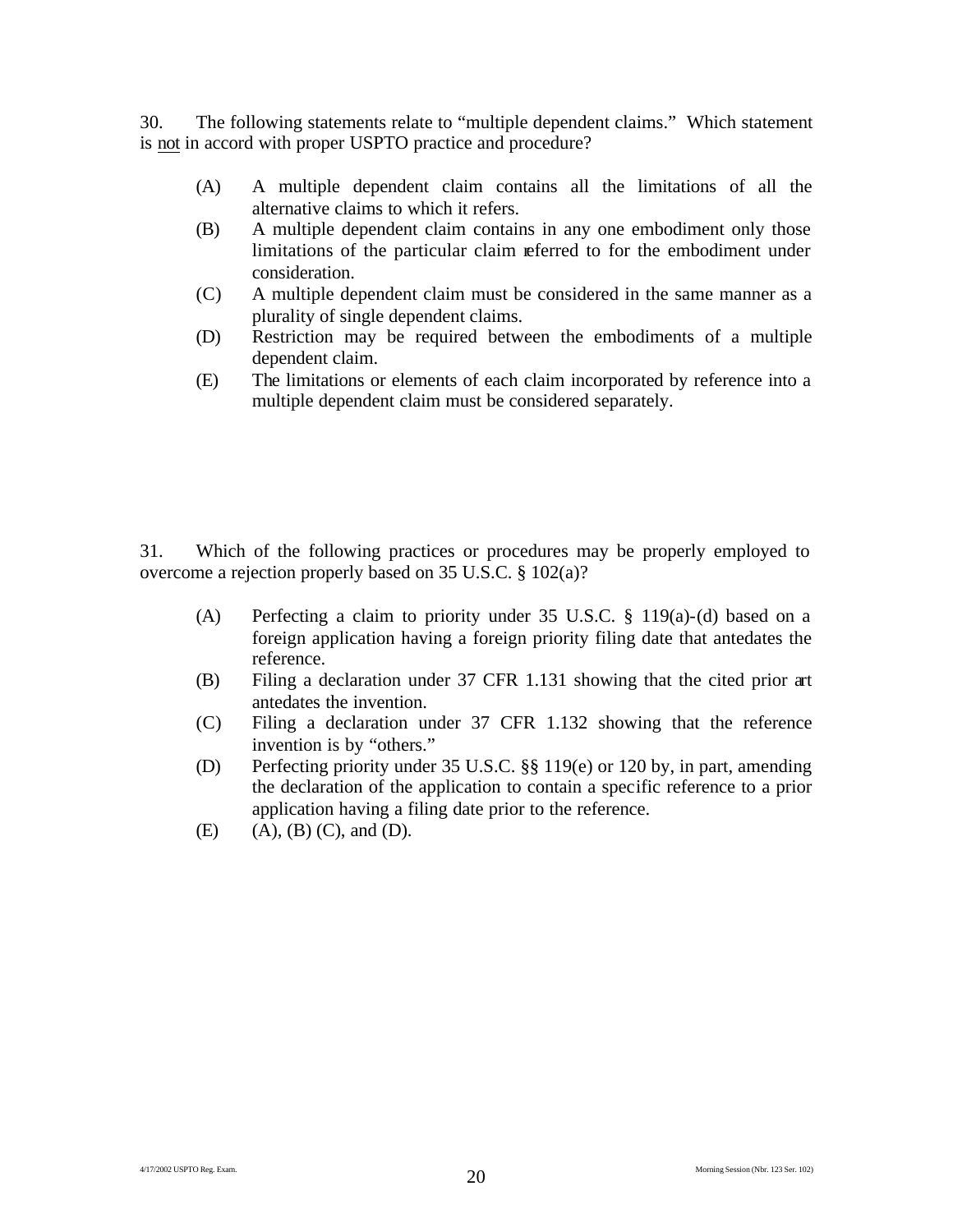32. Johnnie owns a supermarket store in Cleveland, Ohio, and is constantly frustrated when little children drop their chewing gum on Johnnie's clean floor in the supermarket. In her spare time, Johnnie develops an entirely novel type of coating material that she applies to floor tile. The coating material resists adhesion to chewing gum. In order to check out the effectiveness of the floor tile coating material, on December 31, 2000, she secretly covers the floor tiles in her supermarket with the new chewing gum resistant floor tile coating material. Johnnie is amazed at the results inasmuch as cleaning the floor was never easier. On January 30, 2001, Johnnie, satisfied with the experimental use results, ceased testing the use of the coating material. The ability of the coating material to withstand chewing gum adhesion continued unabated throughout the remainder of 2001. On January 1, 2002, one of Johnnie's many customers, James, remarked at how clean the floor looked. Johnnie then told James of her invention. James thinks for one moment and suggests that the floor tile coating material may be useful in microwave ovens, so that food will not stick to the interior sides of the microwave oven. James discusses getting patent protection with Johnnie. Which of the following is true?

- (A) Johnnie could never be entitled to a patent on a floor tile in combination with a coating material affixed to the outer surface of the tile.
- (B) James can be named as a coinventor with Johnnie in a patent application claiming a microwave oven wherein the internal surfaces of the oven are coated with the coating material.
- (C) Since for one year Johnnie told nobody that the floor tile in her supermarket contained the new chewing gum resistant coating material, she would never be barred from obtaining patent protection for the floor coating material.
- (D) Use of the floor tile coating material in microwave ovens would have been obvious to one of ordinary skill in the art, since James thought of it within seconds after first learning of the floor tile coating material, and James was not skilled in the art.
- (E) The floor tile having the coating material affixed to the outer surface of the tile, an article of manufacture, would not be patentable as of January 1, 2002 inasmuch as the article was in public use on the supermarket floor for one year.

33. Which of the following may properly be required to submit information in reply to a requirement for information under 37 CFR 1.105 in a patent application filed in December 2002?

- (A) A named inventor in the application.
- (B) An assignee of the entire interest in the application.
- (C) An attorney who prepares and prosecutes the application.
- (D) All of the above.
- $(E)$   $(A)$  or  $(C)$ .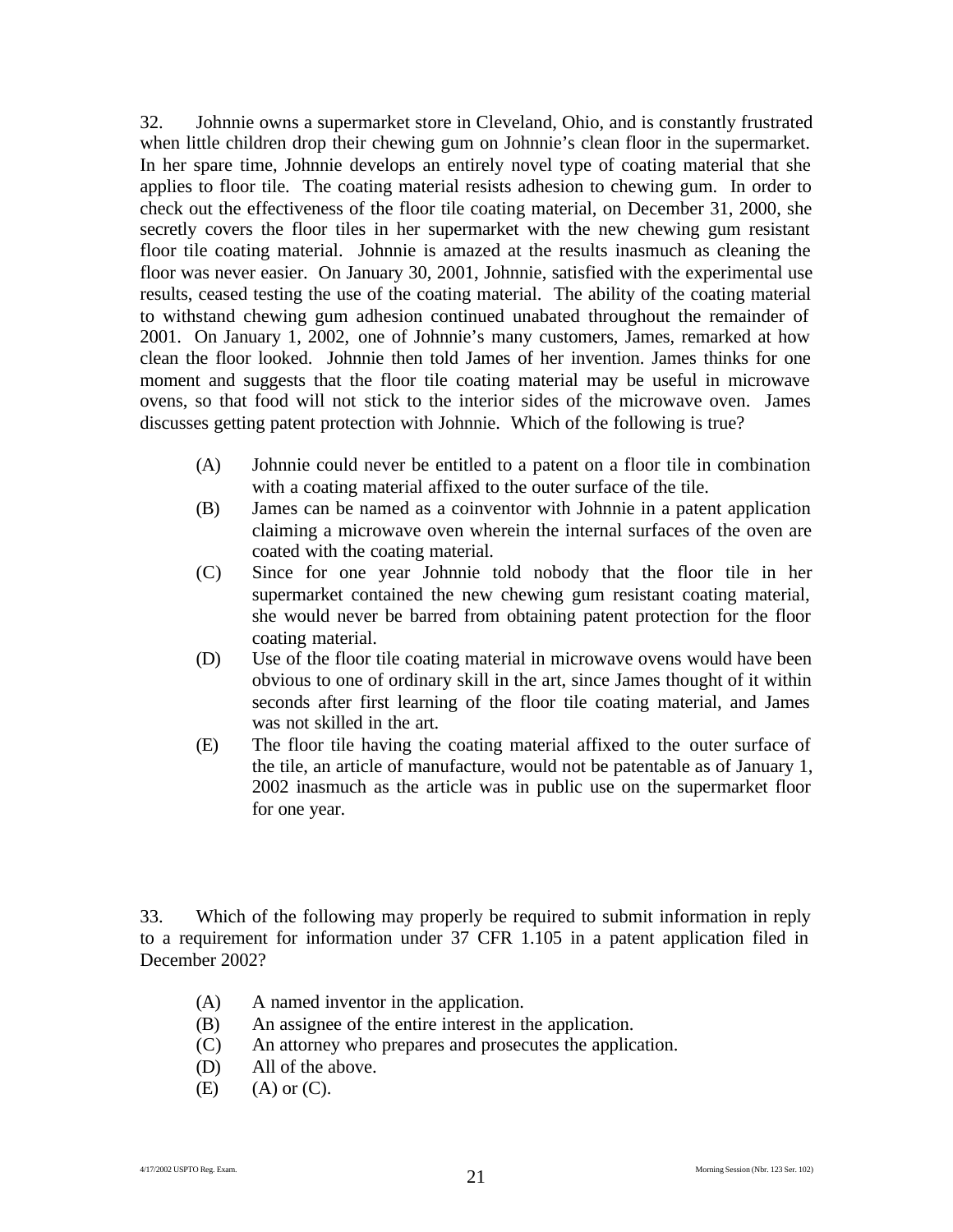34. Applicant received a final rejection dated and mailed Wednesday, February 28, 2001. The final rejection set a three month shortened statutory period for reply. In reply, applicant filed an amendment on Wednesday, March 21, 2001. In the amendment, applicant requested that block diagrams, figures 32-34, be amended by inserting the term - -computer- - in place of [CPU] in block "2" of each block diagram. Applicant further supplied a clean version of the entire set of pending claims. Applicant did not provide the proposed changes to the drawings on separate sheets marked in red nor did the applicant supply a marked-up version of any claim. The examiner upon receipt and review of the amendment discovered that the applicant made changes to pending claims 2 and 15 and that the applicant added claims 21-25 to the application. The examiner in an Advisory Action notifies the applicant that the amendment fails to comply with the requirements of 37 CFR 1.121. Which of the following answers is most correct?

- (A) Applicant is given a time period of one month or thirty days from the mailing date of the Advisory Action, whichever is longer, within which to supply the omission or correction in order to avoid abandonment. This time period is in addition to any remaining period of time set in the final rejection.
- (B) Applicant may not provide a clean version of the entire set of pending claims because the applicant may only consolidate all previous versions of pending claims into a single clean version in an amendment after a nonfinal Office action.
- (C) Applicant must submit the proposed changes to figures 32-34 on a separate paper showing the proposed changes in red and a marked up version of new claims 21-25 as required by 37 CFR 1.121(c).
- (D) Applicant should request reconsideration by the examiner, pointing out that the Final Rejection was mailed on February 28, 2001, which precedes the March 1, 2001 effective date of the changes to patent rule 37 CFR 1.121.
- (E) Applicant must submit the changes to figures 32-34 on separate paper showing the proposed changes in red and a marked up version of rewritten claims 2 and 15 showing all changes (relative to the previous version of claims 2 and 15) shown by any conventional marking system as required by 37 CFR 1.121(c). Applicant should also indicate the status of claims 2 and 15, e.g. "amended," "twice amended," etc. on both the clean version of the claims and the marked up version.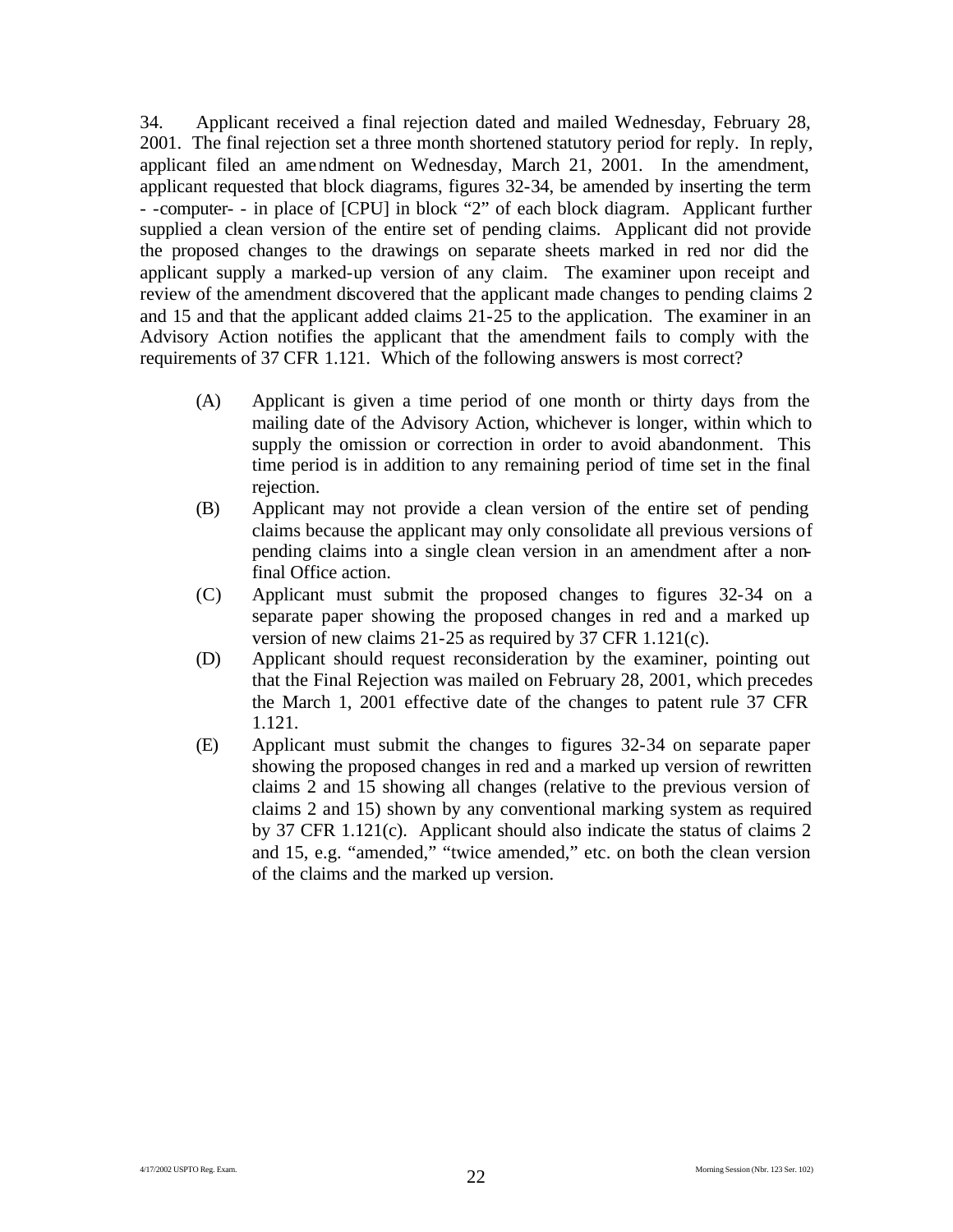35. Joe Inventor received a patent in July 1999, containing claims to both an article and an apparatus. When filed in the USPTO, the application contained disclosure of a method, but the method was not claimed. The patent contained the same disclosure of the method, but the method had never been claimed in the application. In May 2001, Joe asks Pete Practitioner to file a reissue application to add claims to the method disclosed in the specification. Once filed, which of the following will most likely occur during the prosecution of the reissue application in accordance with published USPTO practice and procedure?

- (A) The examiner should reject the added method claims on the basis of not being for the invention claimed in the original patent, under 35 U.S.C. § 251, citing *In re Rowand*, 187 USPQ 487, and allow the original unamended article and apparatus patent claims in the reissue application.
- (B) Following a restriction requirement by the examiner in the reissue application, the original unamended article and apparatus patent cla ims will be constructively elected, examined, and, if found allowable, passed to issue, while the non-elected method claims should be filed in a divisional application.
- (C) Following a restriction requirement in the reissue application and the filing of a divisional application to claim the method, the applicant should request a duplicate copy of the original patent so that a copy of said patent can be surrendered in each reissue application.
- (D) Following a restriction requirement by the examiner in the reissue application, the original unamended article and apparatus patent claims will be considered constructively elected; if after examination they become allowable in unamended form, they will be held in abeyance in a withdrawn status inasmuch as no "error" under 35 U.S.C. §251 exists, while Joe prosecutes the claims to the method in a divisional application.
- (E) A three-way restriction requirement among the article, apparatus and method claims should be made by the examiner in the reissue application, and an election made by applicant. Each invention should issue in a separate reissue patent.
- 36. Which of the following is not a USPTO recommendation or requirement?
	- (A) Product and process claims should be separately grouped.
	- (B) Claims should be arranged in order of scope so that the first claim presented is the least restrictive.
	- (C) Every application should contain no more than three dependent claims.
	- (D) A claim which depends from a dependent claim should not be separated from that dependent claim by any claim which does not also depend from the dependent claim.
	- (E) Each claim should start with a capital letter and end with a period.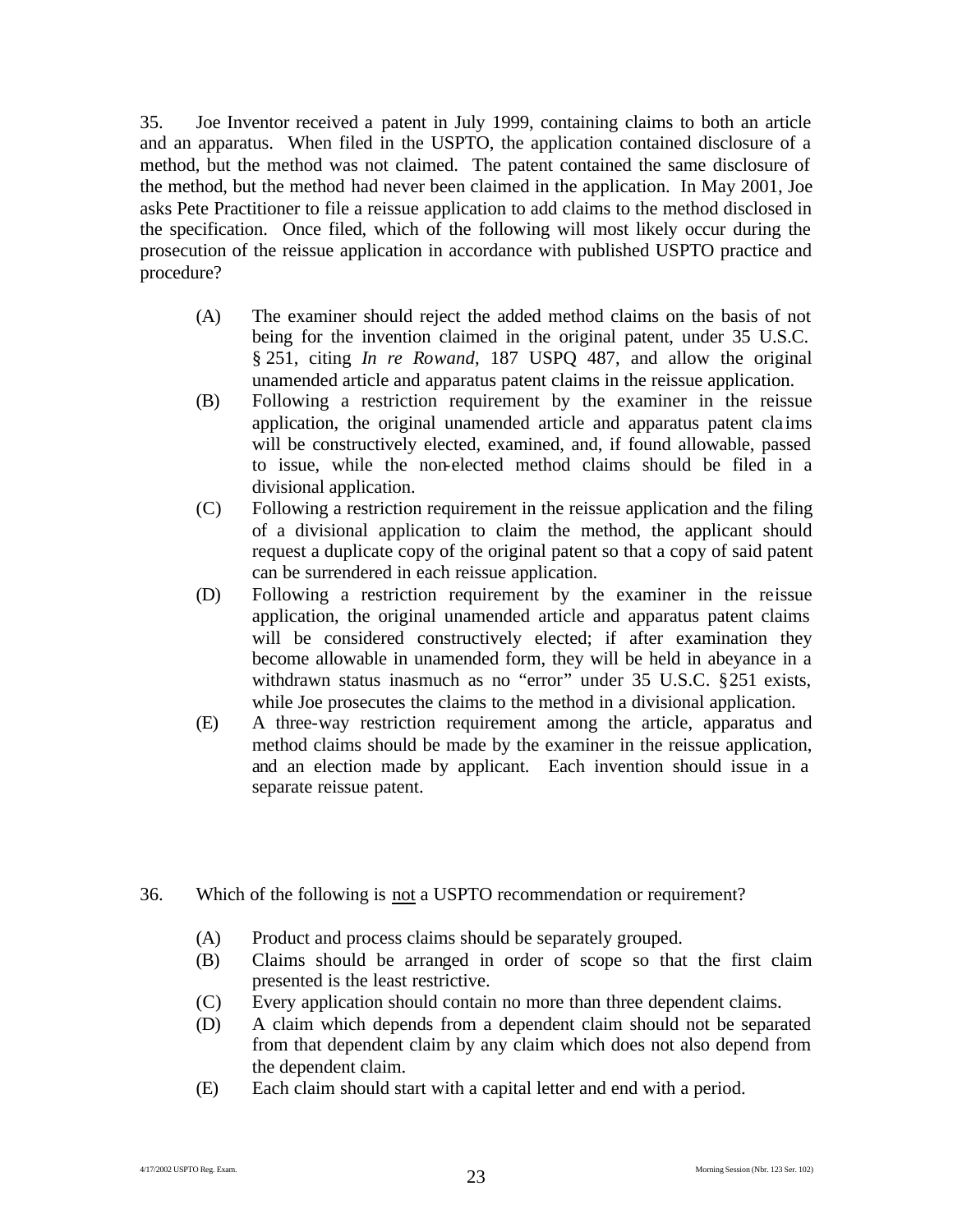37. Select from the following an answer which completes the following statement, such that the completed statement accords with proper USPTO practice and procedure: "When the reference in question is a noncommonly owned U.S. patent claiming the same invention as applicant, and its issue date is \_\_\_\_\_\_\_\_\_\_\_\_\_\_\_\_\_\_\_\_\_"

- (A) less than one year prior to the presentation of claims to that invention in the application being examined, applicant's remedy, if any, is by way of requesting an interference.
- (B) exactly one year prior to the presentation of claims to that invention in the application being examined, applicant's remedy, if any, is by way of requesting an interference.
- (C) more than one year prior to the presentation of claims to that invention in the application being examined, applicant's remedy, if any, is by way of requesting an interference.
- (D) less than one year prior to the presentation of claims to that invention in the application being examined, applicant's remedy, if any, is by way of affidavit or declaration "swearing back" of reference.
- (E) less than one year prior to the presentation of claims to that invention in the application being examined, applicant's remedy, if any, is by way of affidavit or declaration traversing the ground of rejection.

38. Applicant files an application claiming a nutritional supplement comprising ingredients (1) through (9) on September 6, 2001. The examiner's search on November 12, 2001 retrieved several documents, each of which provides an enabling disclosure of a nutritional supplement comprising ingredients (1) through (9). Which of the following documents retrieved by the examiner may be properly used by the examiner to reject applicant's claims under 35 U.S.C. § 102(b)?

- (A) An advertisement in the September 2000 issue of Dieticians and Nutritionists Health Weekly where the examiner is not able to determine the actual date of publication.
- (B) A printout on November 12, 2001 by the examiner of a MEDLINE database abstract 123456 of an article by Food et al., "Nutritional supplements for infants," published in Azerbijan Pediatrics, Vol. 33, No. 8, pp. 33-37 (September 2000). The printout does not include the date on which the MEDLINE abstract was publicly posted.
- (C) A printout, on November 12, 2001 by the examiner, of a product brochure from the Internet website of PRO-BIOTICS VITAMIN CORP. The examiner determines that the brochure was posted on September 7, 2000 on the website.
- (D) A Japanese patent application published on September 1, 2000.
- (E) All of the above.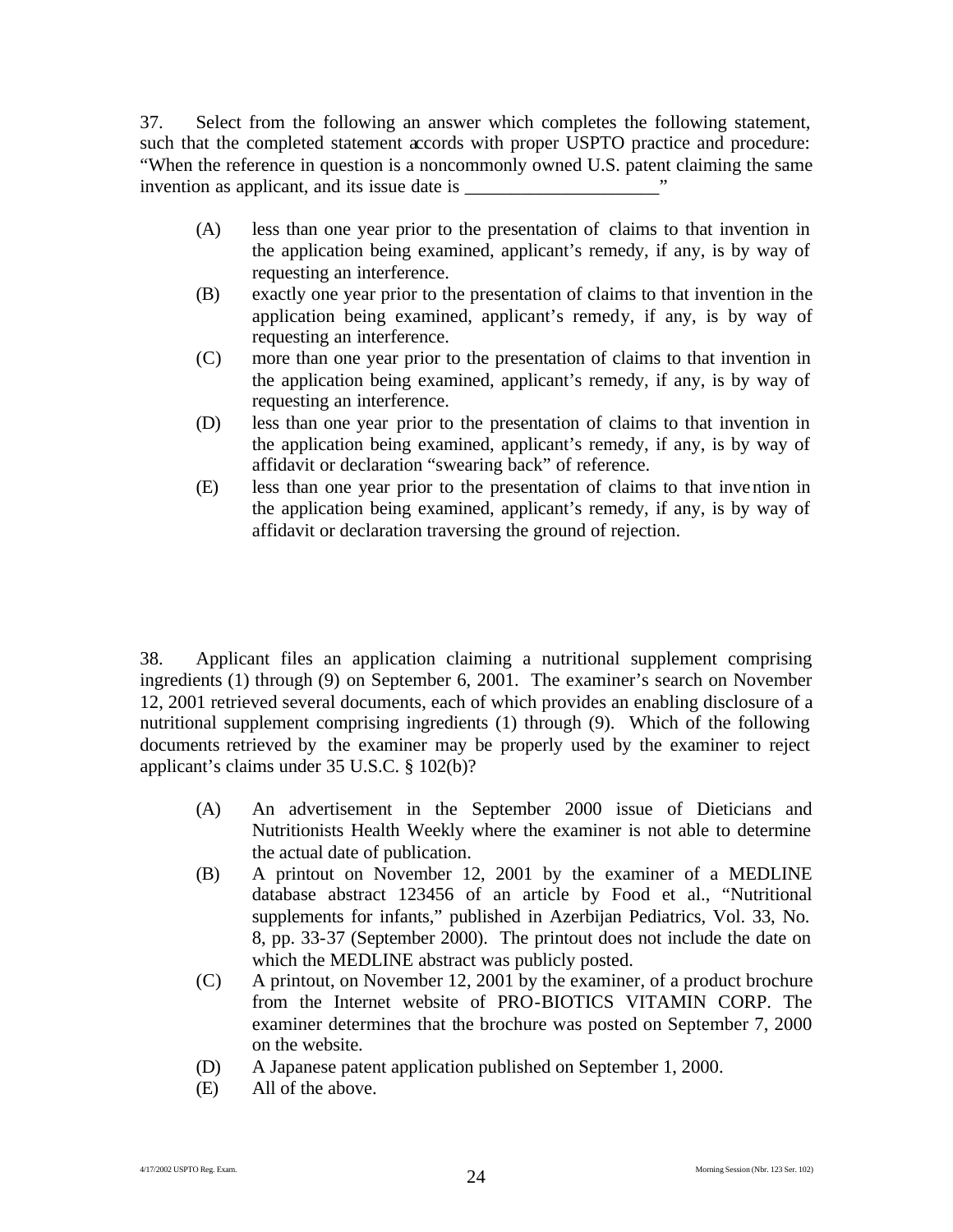39. You are deciding whether to file continued prosecution applications (CPA) for prior applications before the earliest of payment of any issue fee on the prior application (and absent any petition under  $37$  CFR 1.313(c)), abandonment of the prior application, or termination of proceedings on the prior application. In which of the following circumstances is it proper to use the CPA procedure to file the application?

- (A) To file a continuation-in-part application of a prior complete nonprovisional utility application filed under 35 U.S.C. § 111(a). The nonprovisional application has an actual filing date prior to November 29, 1999.
- (B) To file a divisional application of a prior complete provisional application for a utility invention filed under 35 U.S.C. § 111(b). The provisional application has an actual filing date after June 8, 1995.
- (C) To file a continuation utility application of a prior complete nonprovisional utility application filed under 35 U.S.C. § 111(a). The nonprovisional application has an actual filing date prior to May 29, 2000.
- (D) To file a continuation utility application of a prior complete CPA utility application. The prior CPA application has an actual filing date of June 1, 2000, and is a continuation application of a prior complete utility application filed under 35 U.S.C. § 111(a) having an actual filing date of November 28, 1999.
- (E) To file a divisional application of a prior complete nonprovisional plant application filed under 35 U.S.C. § 111(a). The nonprovisional application has an actual filing date after May 29, 2000.

40. Which of the following identifications of document(s) set forth in a return postcard that is stamped and returned by the USPTO will suffice for the postcard receipt to serve as *prima facie* evidence of the USPTO's receipt of the document(s) specified where the USPTO cannot locate the document(s)?

- (A) For all pages of a complete new application B an identification stating: "the items listed in the transmittal letter that accompanied the application", where the registered practitioner can furnish a copy of the transmittal letter, and where the transmittal letter contained a list of the component parts of a complete application.
- (B) For all pages of a complete new application B an identification stating: "a complete application".
- (C) For all pages of a complete new application containing the following components B an identification stating: "specification (including written description, claims and abstract), drawings, declaration".
- (D) For two sheets of drawings B an identification stating "2 sheets of drawings".
- (E) All of the above.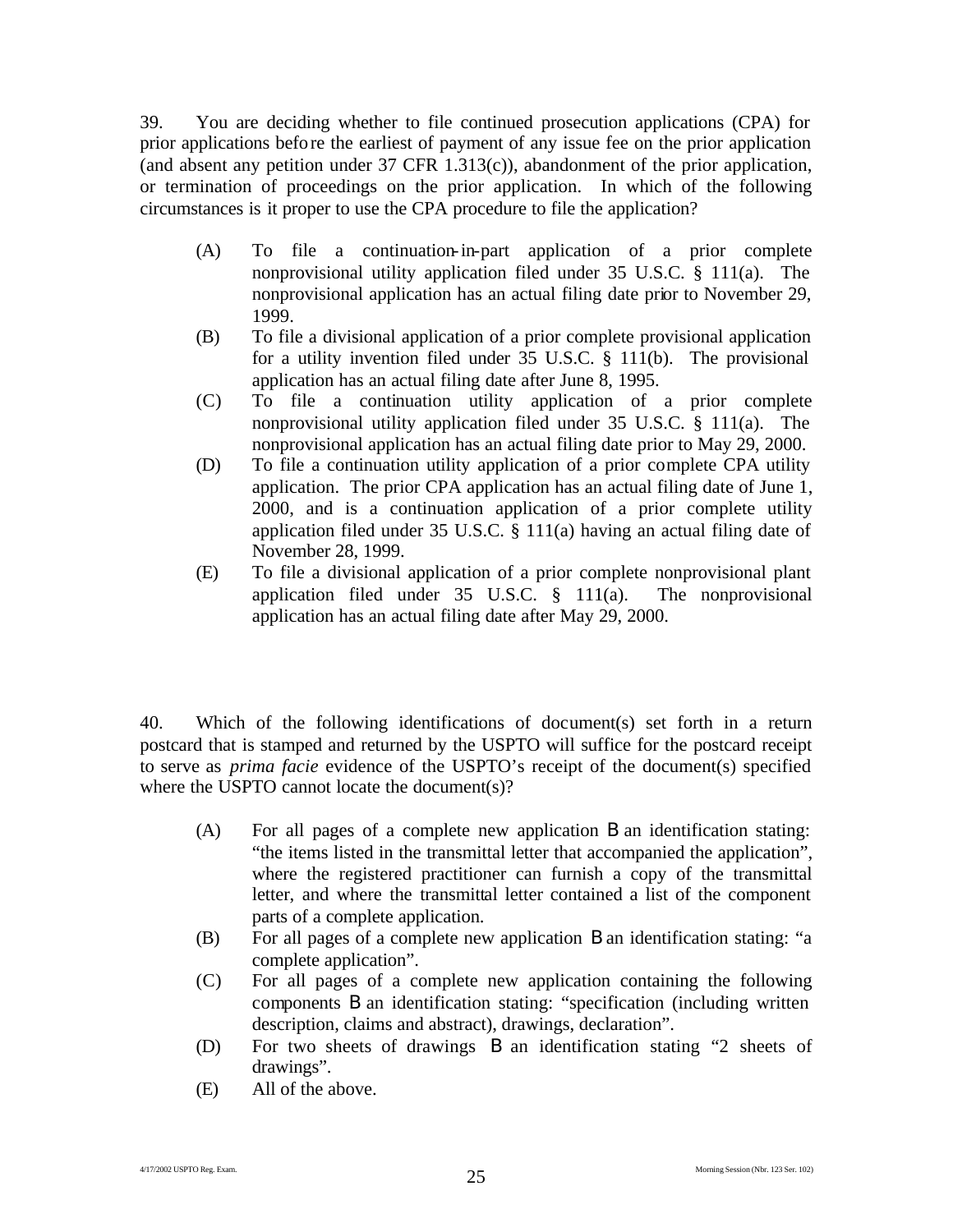41. Regarding an affidavit or declaration filed pursuant to 37 CFR 1.131, which of the following statements is incorrect?

- (A) The affidavit or declaration may establish a date of completion of applicant's claimed invention before January 1, 1996 in a NAFTA country or before December 8, 1993 in a WTO member country other than a NAFTA country.
- (B) The affidavit or declaration cannot be used to overcome a rejection under 35 U.S.C. §? 102(e) based on a U.S. patent which claims the same patentable invention as defined in  $37$  CFR 1.601(n).
- (C) The affidavit or declaration may be used to overcome a rejection under 35 U.S.C. §? 103 based on reference to a foreign patent which qualifies as prior art under  $35$  U.S.C.  $\frac{8}{9}$  102(a).
- (D) The affidavit or declaration containing references to notebook entries may properly include reproductions of the notebook entries, as opposed to the original notebook pages.
- (E) The affidavit or declaration must show facts establishing reduction to practice prior to the effective date of the reference, or conception of the invention prior to the effective date of the reference coupled with due diligence from prior to said date to subsequent actual reduction to practice or to the filing of the application.

42. Applicant Homer filed a nonprovisional utility application on December 3, 2001 with 3 sheets of drawings. He received a non-final Office action on the merits on March 1, 2002 rejecting all claims under 35 U.S.C. § 102(b) with reference A and including objections to the drawings. The Office action set a shortened statutory period of 3 months for reply. Homer wants to submit several references in an information disclosure statement (IDS) for the examiner's consideration. Under proper USPTO practices and procedures which of the following actions, if taken, would avoid abandonment?

- (A) Homer timely files a continued prosecution application under 37 CFR 1.53(d) with an IDS and required fees.
- (B) Homer timely files a request for continued examination under 37 CFR 1.114 with an IDS and required fees.
- (C) Homer timely files a request for suspension of action under 37 CFR 1.103 with an IDS and required fees.
- (D) Homer timely files a photocopy of the originally filed claims with proposed amendments marked in red, arguments that support the claims are patentable over the reference, proposed drawing corrections, an IDS, and any required fees or certification.
- (E) Homer timely files conclusory arguments that the examiner's rejection is without merit and has no statutory basis.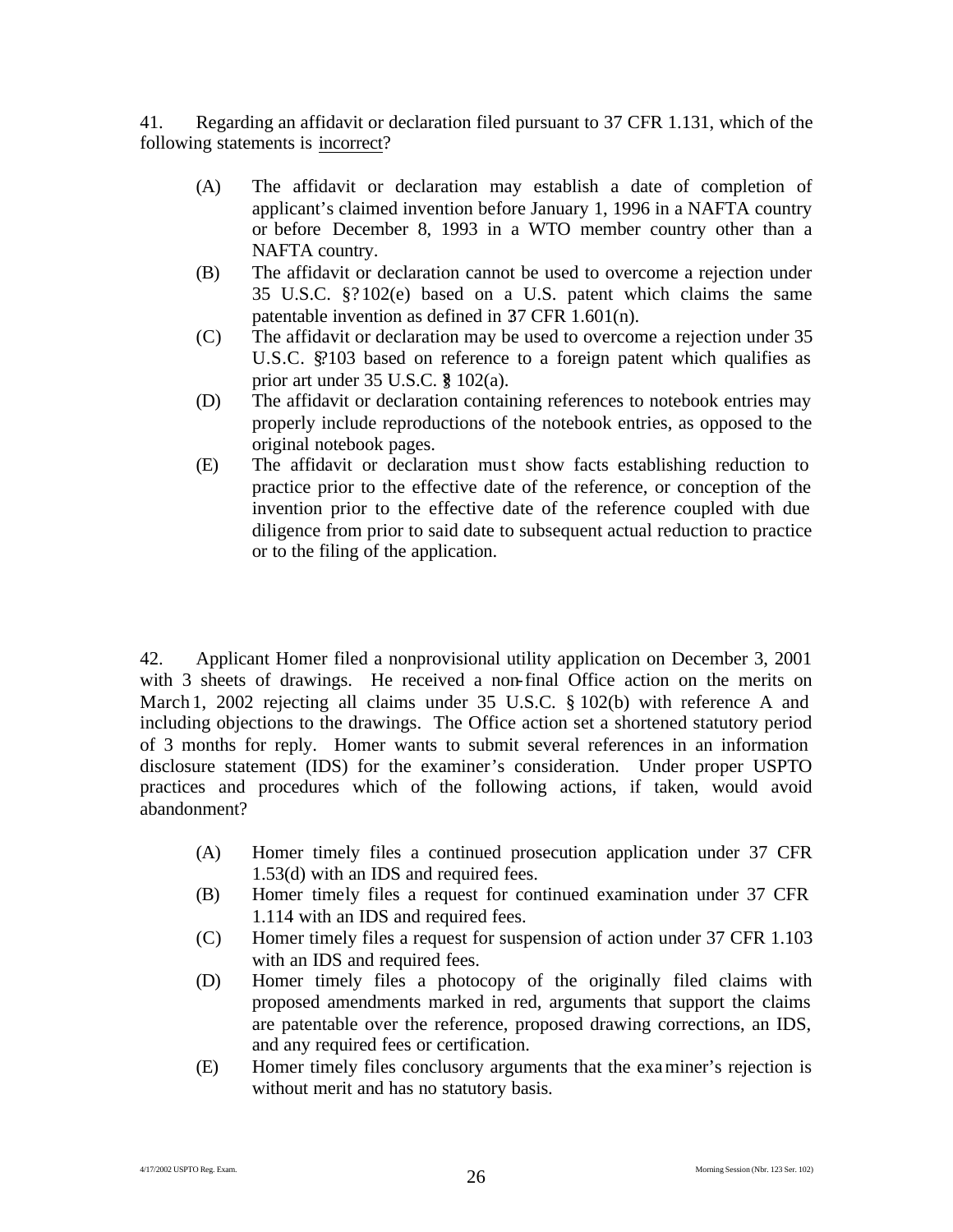43. The Commissioner may issue a certificate of correction to correct a mistake in a patent, incurred through the fault of the Office:

- (A) only if demanded by a third party having standing with the Office and the third party pays the fee required by 37 CFR 1.20(a).
- (B) without notifying the patentee, (including any assignee of record) if the correction is of a nature that the meaning intended is obvious from the context of the portion of the patent where the mistake occurs.
- (C) only if the request for correction relates to a patent involved in an interference.
- (D) acting *sua sponte,* after first notifying the patentee, for mistakes that the Office discovers.
- (E) only if patentee or the patentee's assignee makes a request.

44. An amendment filed in January 8, 2002, in an unassigned nonprovisional application seeks to cancel claims so that fewer than all of the currently named inventors are the actual inventors of the invention being claimed. The amendment includes a request to delete the names of the persons who are not inventors. In accordance with proper USPTO rules and procedure, the request may be signed by which of the following?

- (A) A registered practitioner not of record who acts in a representative capacity under 37 CFR 1.34(a).
- (B) All of the applicants (37 CFR 1.41(b)) for patent.
- (C) A registered practitioner of record appointed pursuant to 37 CFR 1.34(b).
- $(D)$   $(B)$  and  $(C)$ .
- $(E)$  (A),  $(B)$ , and  $(C)$ .

45. Which of the following practices or procedures may be properly employed to overcome a rejection properly based on 35 U.S.C. § 102(e)?

- (A) Persuasively arguing that the claims are patentably distinguishable from the prior art.
- (B) Filing an affidavit or declaration under 37 CFR 1.132 showing that the reference invention is not by "another."
- (C) Filing an affidavit or declaration under 37 CFR 1.131 showing prior invention, if the reference is not a U.S. patent that either claims the same invention or claims an obvious variation of the subject matter in the rejected claim(s).
- $(D)$   $(A)$  and  $(C)$ .
- $(E)$  (A),  $(B)$  and  $(C)$ .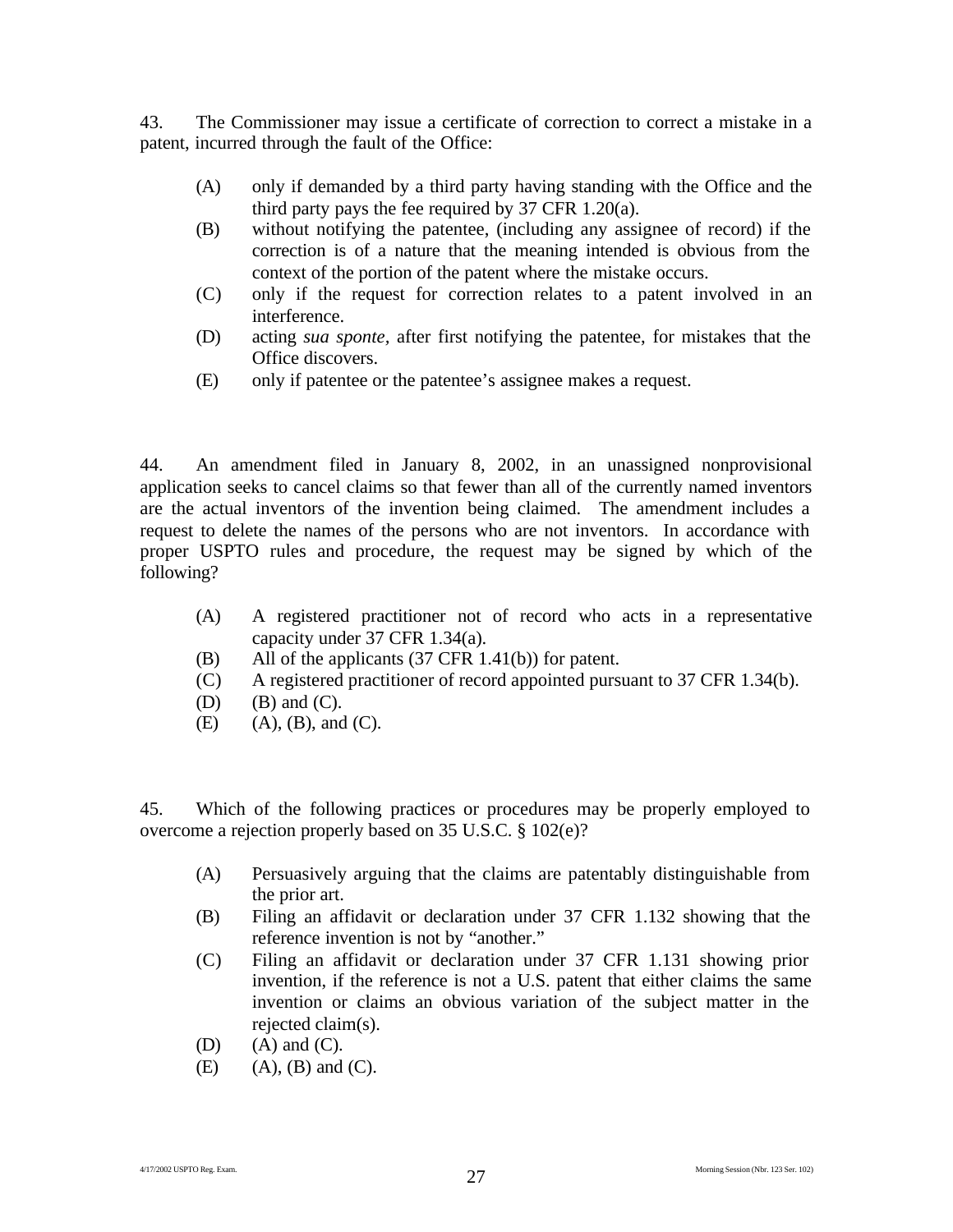46. A product-by-process claim is properly rejected over a reference under 35 U.S.C. § 102(b). Which of the following statements is incorrect?

- (A) There is no anticipation unless each of the process steps recited in the claim is disclosed or inherent in the applied reference.
- (B) If the applied reference reasonably indicates that a product disclosed therein is the same or substantially the same as the claimed product, the burden shifts to the applicant to provide evidence to the contrary.
- (C) The rejection cannot be overcome by evidence of unexpected results.
- (D) The rejection can be overcome by evidence that the product in the reference does not necessarily or inherently possess a characteristic of the applicant's claimed product.
- (E) An affidavit or declaration under 37 CFR 1.131 cannot overcome a proper rejection under 35 U.S.C. § 102(b) over a reference.

47. Xavier residing in Canada, a NAFTA country, files an application for a Canadian patent Monday, September 18, 2000. At the same time, Xavier forwards a copy of the Canadian application to registered practitioner Young in the United States, asking that Young prepare a U.S. application based on the Canadian application and claim the benefit of the Canadian filing. Young advises Xavier on the relative merits of filing a provisional versus a non-provisional application and Xavier decides to have Young initially file a provisional U.S. application. Young prepares the application and files it as a provisional application on Friday, January 19, 2001, claiming the benefit of the Canadian application. In August 2001, Young reminds Xavier that the filing was only provisional and that Xavier must decide whether to file a non-provisional application. In early January 2002, Xavier directs Young to get a non-provisional application, with a certified copy of the English language Canadian application, into the Office, which Young does on Friday January 11, 2002. Young files m other correspondence prior to the first Office action. Which of the following is true?

- (A) Because of the federal holiday, the filing of the non-provisional is timely to maintain a priority claim to the provisional application under 35 U.S.C. § 119(e), and therefore also to maintain a priority claim to the Canadian application filed less than 12 months before the initial US application.
- (B) If Young files the non-provisional application by converting the provisional application to a non-provisional application. The patent term will be measured from the date of conversion.
- (C) If Young files the non-provisional application by submitting a new application that claims the benefit of the provisional application and the Canadian application, in a first Office action rejection an examiner may apply a reference published September 19, 2000 as a prior art publication.
- $(D)$   $(A)$  and  $(B)$ .
- (E) All of the above.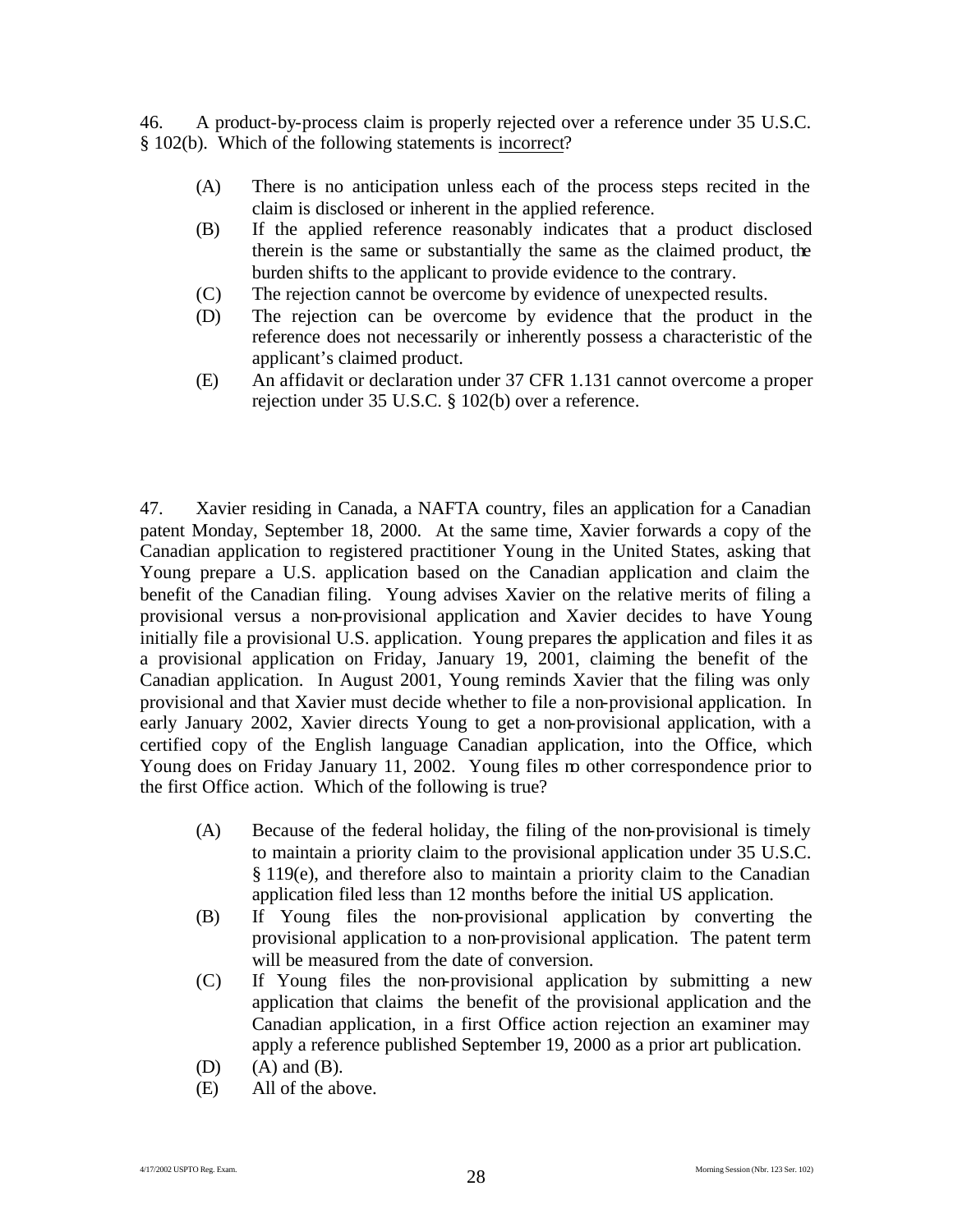48. Engineers and scientists at Poly Tech Institute (PTI) have invented a new system for a wireless computer network. On November 9, 2001, they asked you to file a U.S. patent application for their invention. PTI is located in the United States, has an attendance of over 5,000 students, and (1) admits, as regular students, only persons having a certificate of graduation from a school providing secondary education, or the recognized equivalent of such a certificate, (2) is legally authorized within the jurisdiction in which it operates to provide a program of education beyond secondary education, (3) provides an educational program for which it awards a bachelor's degree or provides less than a 2-year program which is acceptable for full credit toward such a degree, (4) is a public institution, and (5) is accredited by a nationally recognized accrediting agency. You also find out that Poly Tech's research which led to the invention of the new system was funded by Atlantic Telcom Corporation (ATC) (a for profit corporation with over 500 employees and that does not meet the small business standard defined in 13 CFR 121) and a license agreement has been signed which would give ATC the right to participate in the prosecution of the patent application and also the right to make and use the invention, upon the payment of royalties, if the application ultimately issues as a patent. Based on the above facts, you should advise PTI that:

- (A) the application must be filed under large entity status because enrollment in the university exceeds 500.
- (B) the application must be filed under large entity status because PTI has entered into a license agreement.
- (C) the application may be filed under small entity status because the enrollment at PTI exceeds 5000 students.
- (D) the application may be filed under small entity status because PTI is an institution of higher education located in the United States.
- (E) None of the above.

49. Which of the following practices or procedures may be properly employed to overcome a rejection properly based on 35 U.S.C. § 102(e)?

- (A) Claiming priority under 35 U.S.C. § 119(a)-(d) based on a foreign application having a foreign priority filing date that antedates the reference.
- (B) Claiming priority under 35 U.S.C. §§ 119(e) or 120 by filing an application data sheet under 37 CFR 1.76 that contains a specific reference to the prior application in accordance with 37 CFR 1.78(a), where the prior application has a filing date prior to the reference.
- (C) Claiming priority under 35 U.S.C. §§ 119(e) or 120 by amending the specification of the application to contain a specific reference to a prior application having a filing date prior to the reference.
- (D) Amending the claims to patentably distinguish over the prior art.
- $(E)$  (A),  $(B)$ ,  $(C)$ , and  $(D)$ .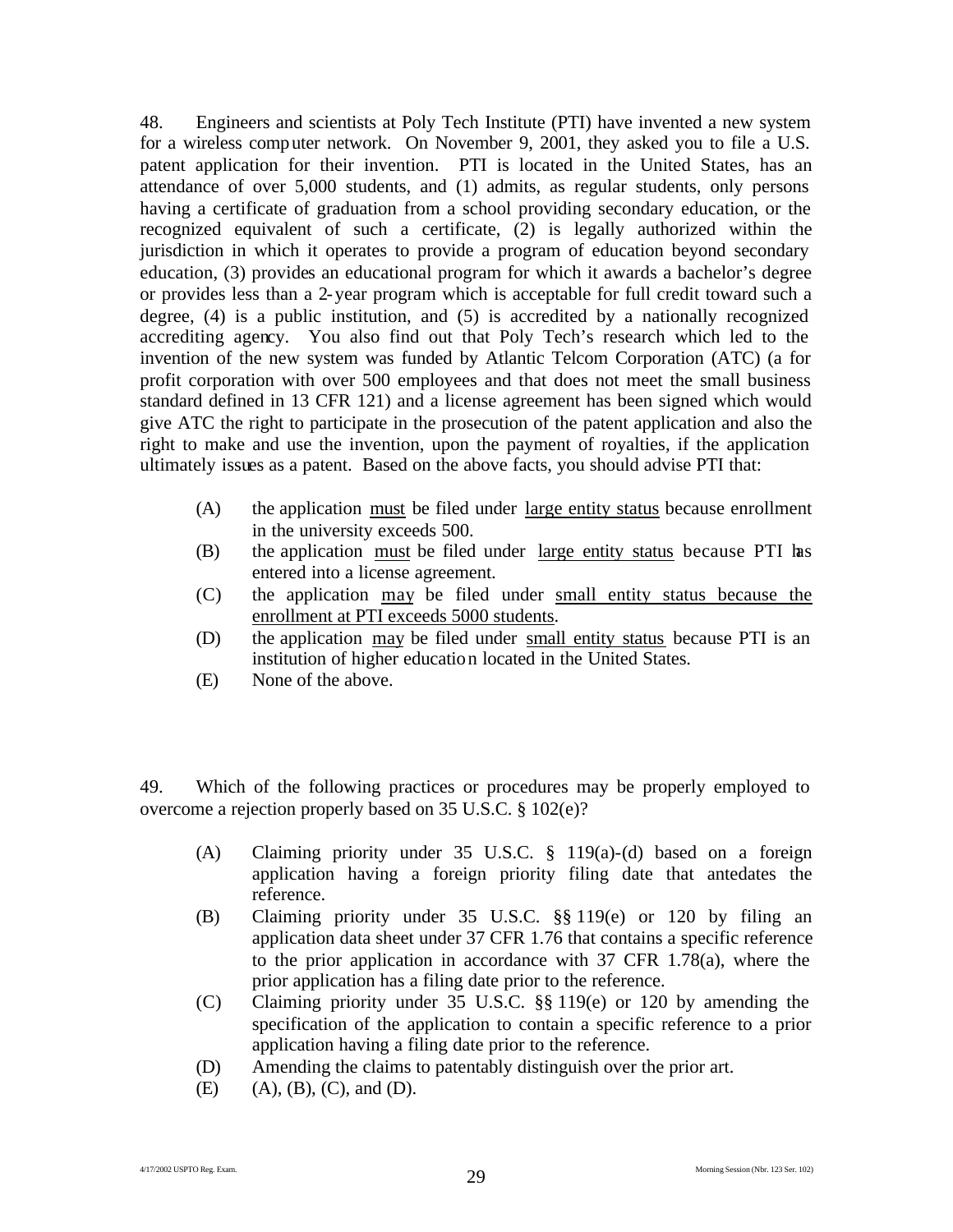50. Which of the following is not required in order for a foreign application that has matured into a foreign patent to qualify as a reference under 35 U.S.C. § 102(d)?

- (A) The foreign application must have actually been published before the filing of an application in the United States, but the patent rights granted need not be enforceable.
- (B) The foreign application must be filed more than 12 months before the effective filing date of the United States application.
- (C) The foreign and United States applications must be filed by the same applicant, his or her legal representatives or assigns.
- (D) The foreign application must have actually issued as a patent or inventor's certificate before the filing of an application in the United States. It need not be published but the patent rights granted must be enforceable.
- (E) The same invention must be involved.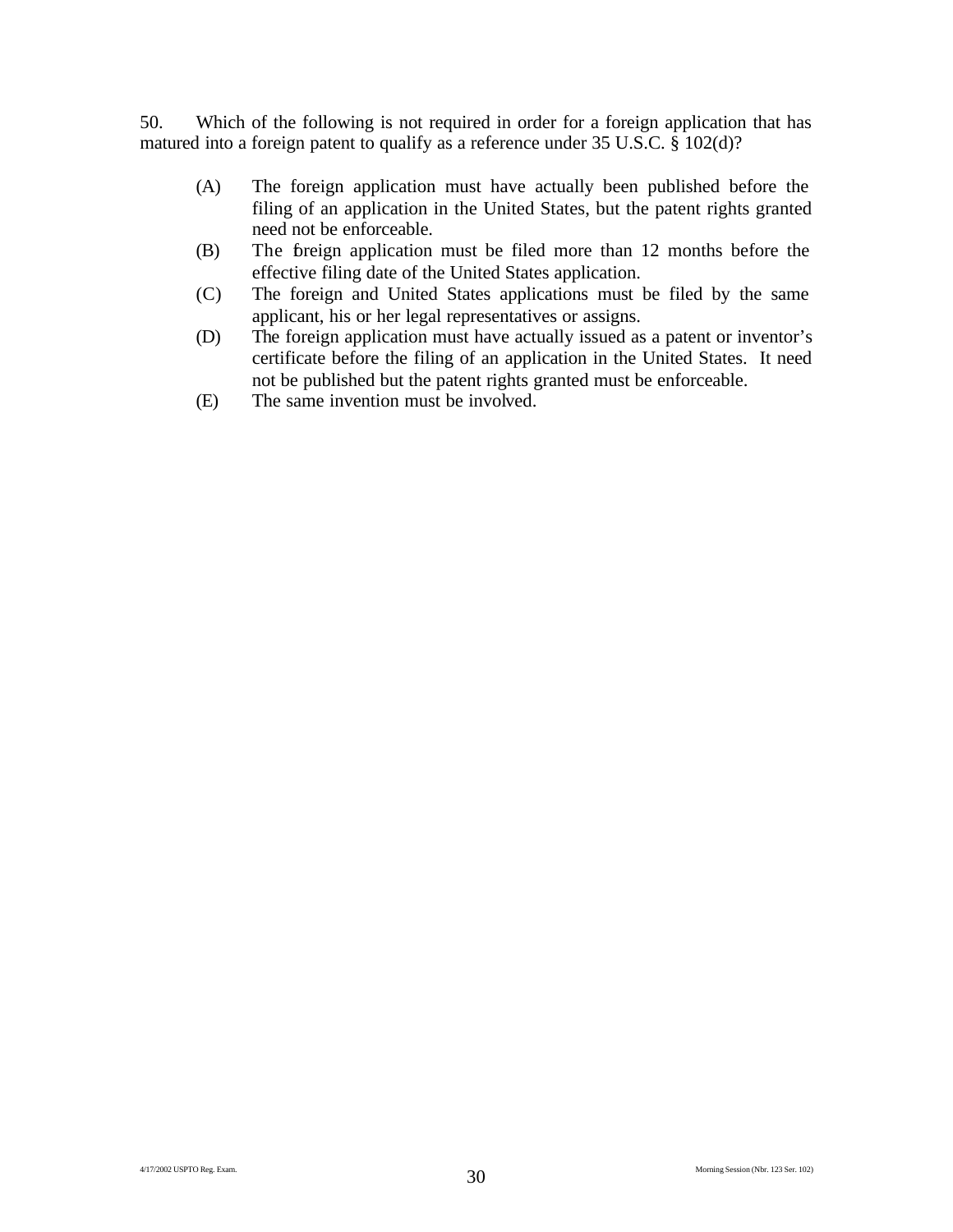THIS PAGE INTENTIONALLY LEFT BLANK